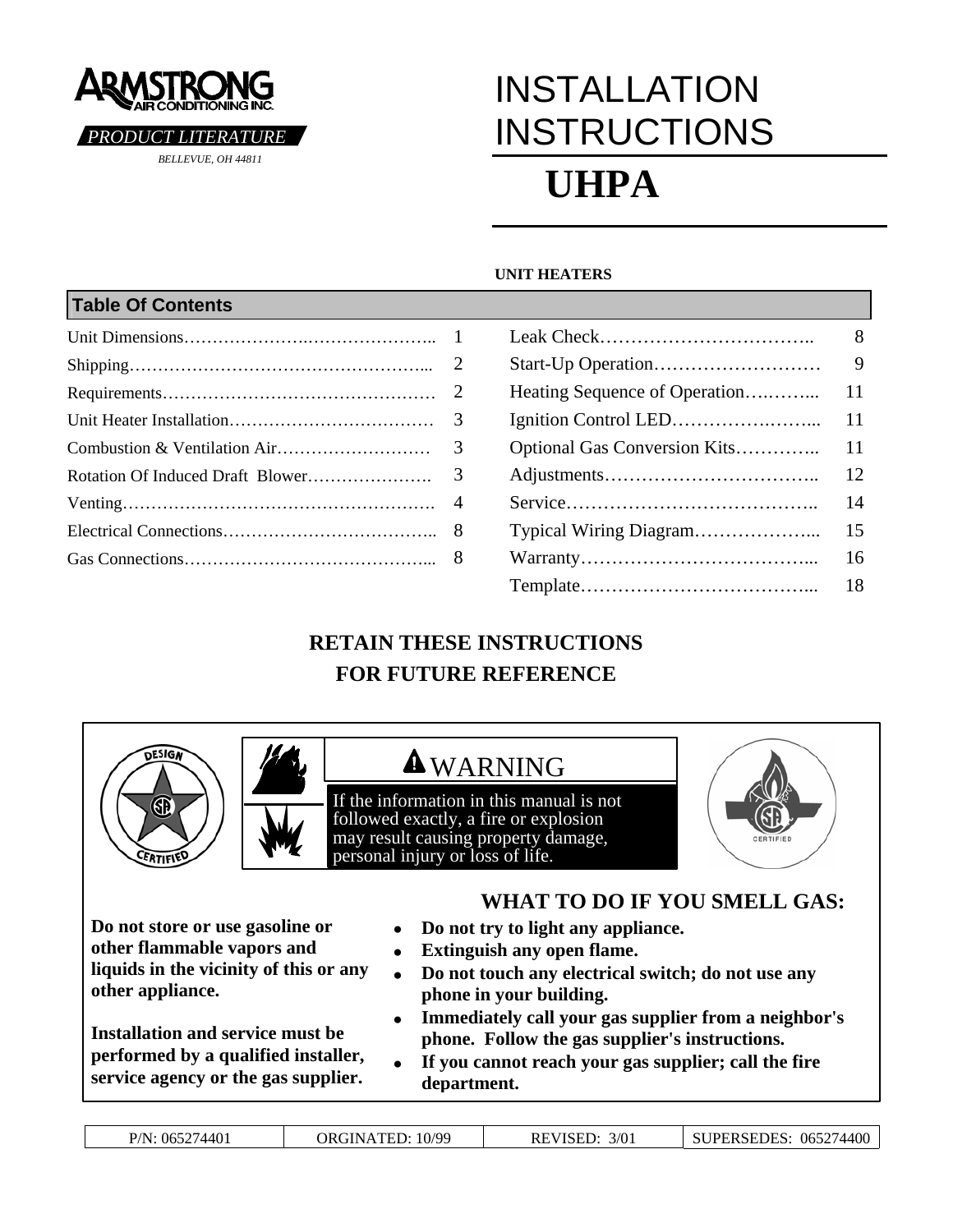

| <b>UHPA Unit</b>                  | А           |     | в           |     | C           |      | D           |     | Е           |      |            |     | G         |    | н           |     |
|-----------------------------------|-------------|-----|-------------|-----|-------------|------|-------------|-----|-------------|------|------------|-----|-----------|----|-------------|-----|
|                                   | in.         | mm  | in.         | mm  | in.         | mm   | in.         | mm  | in.         | mm   | in.        | mm  | in.       | mm | in.         | mm  |
| $-50,60,75,90$                    | 26          | 660 | $28 - 1/4$  | 718 | $19 - 1/2$  | 495  | $8 - 1/2$   | 216 | $18 - 1/2$  | 469  | $11 - 3/4$ | 298 | $2 - 1/2$ | 64 | $7 - 7/8$   | 200 |
| $-100, 115, 125,$<br>145          | $31 - 5/16$ | 795 | $32 - 3/16$ | 817 | $20 - 3/16$ | 512  | $11 - 1/2$  | 267 | 19-1/16     | 484  | $11 - 3/4$ | 298 | $3 - 1/4$ | 83 | $7 - 7/8$   | 200 |
| $-150$                            | $31 - 5/16$ | 795 | $32 - 3/16$ | 817 | $23 - 1/8$  | 588  | $11 - 1/2$  | 267 | $22 - 1/16$ | 560  | $13 - 3/4$ | 349 | $3 - 1/4$ | 83 | $7 - 7/8$   | 200 |
| $-175, 200,$                      | $31 - 5/16$ | 795 | $32 - 3/16$ | 817 | $23 - 1/8$  | 588  | $11 - 3/8$  | 289 | $23 - 1/16$ | 586  | $8 - 1/2$  | 216 | $3 - 1/4$ | 83 | $8 - 11/16$ | 220 |
| $-230^*$ , $250^*$ ,<br>290*,300* | $31 - 5/16$ | 795 | $32 - 3/16$ | 817 | $41 - 1/8$  | 1045 | $3 - 11/16$ | 97  | 40          | 1016 | $17 - 3/4$ | 451 | $3 - 1/4$ | 83 | $8 - 11/16$ | 220 |
| $-345*$                           | $31 - 5/16$ | 795 | $32 - 3/16$ | 817 | $41 - 1/8$  | 1045 | $3 - 11/16$ | 97  | 40          | 1016 | $17 - 1/2$ | 445 | $3 - 1/4$ | 83 | $9 - 13/16$ | 248 |
| $-400*$                           | $31 - 5/16$ | 795 | $32 - 3/16$ | 817 | $41 - 1/8$  | 1045 | $3 - 11/16$ | 97  | 40          | 1016 | $17 - 1/2$ | 445 | $3 - 1/4$ | 83 | $9 - 13/16$ | 248 |

\*Unit contains dual fans.

|                                             | START-UP AND PERFORMANCE CHECK LIST |                                                |
|---------------------------------------------|-------------------------------------|------------------------------------------------|
| Job Name:                                   |                                     | Date:                                          |
|                                             |                                     | State/Province:<br>City:                       |
|                                             |                                     | State/Province:                                |
| Unit Model No.:                             | Serial No.:                         | Service                                        |
|                                             |                                     | Technician:                                    |
| Electrical Connections Tight?               |                                     | Air Shutters Properly Adjusted (If installed)? |
| Supply Voltage                              |                                     | Flue Connections Tight?                        |
| Blower Motor Lubrication O.K.?              |                                     | Fan Timer Operation Checked?                   |
| Gas Piping Connections Tight & Leak-Tested? |                                     |                                                |
|                                             | <b>THERMOSTAT</b>                   |                                                |
| Blower Motor Amps                           |                                     | Calibrated?                                    |
| Fumace Btu Input                            |                                     | Heat Anticipator Properly Set?                 |
| Line Pressure                               |                                     |                                                |
| Manifold Pressure<br>W.C.                   | Level?                              |                                                |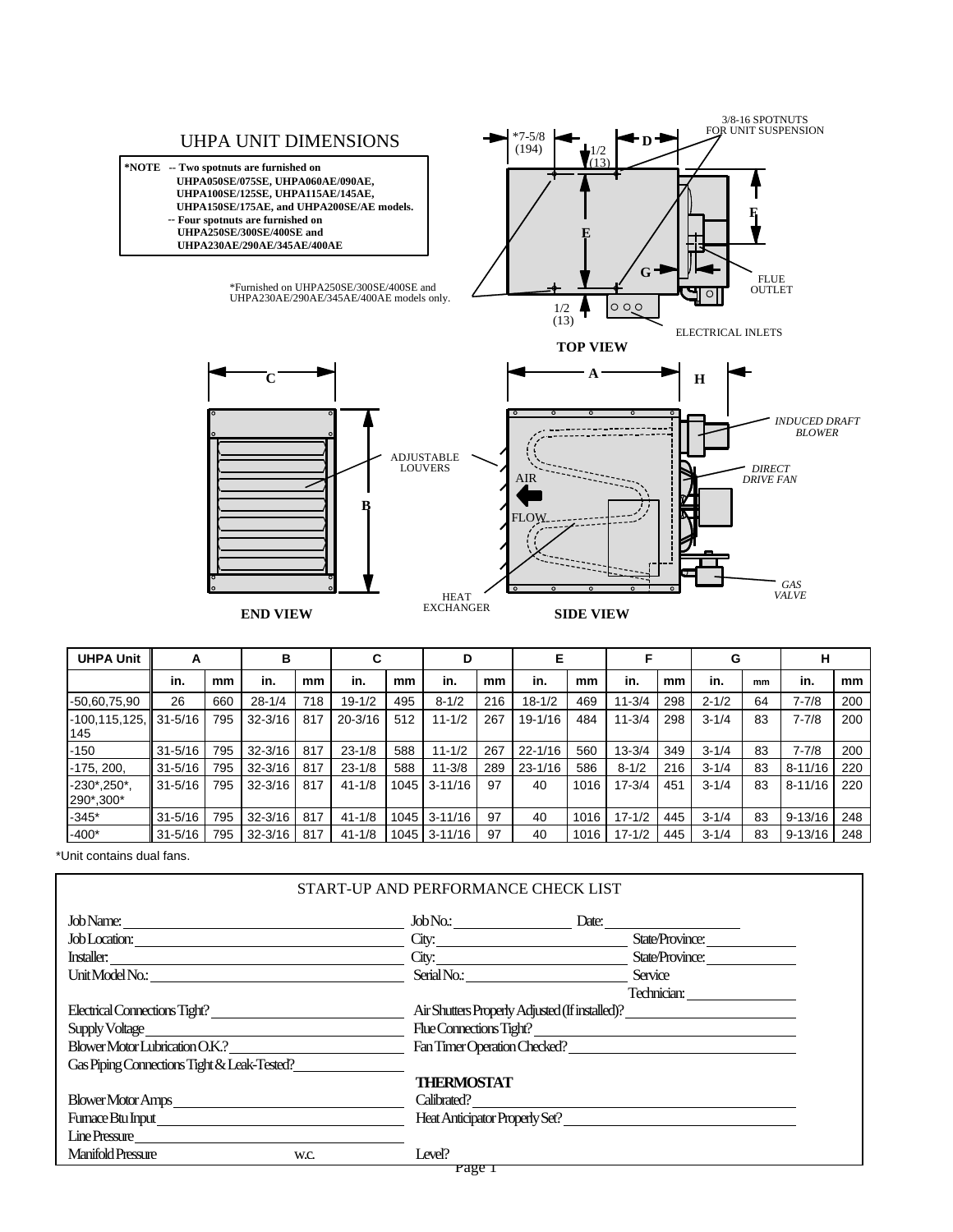#### **Shipping**

The heater is completely assembled with the following parts packed inside: installation and operating instructions, warranty certificate, and flue transition piece. Check the unit for shipping damage. The receiving party should contact the last carrier immediately if any shipping damage is found.

#### **Requirements – CSA in the USA**

Installation of UHPA gas unit heaters must conform with local building codes or, in the absence of local codes, with the current National Fuel Gas Code ANSI-Z223.1.

Installation in aircraft hangers must be in accordance with the current Standard for Aircraft Hangers ANSI/NFPA No. 409.

Installation in parking structures must be in accordance with the current Standard for Parking Structures ANSI/NFPA No. 88A.

Installation in repair garages must be in accordance with the current Standard for Repair Garages ANSI/NFPA No. 88B.

Authorities having jurisdiction should be consulted before installation. Air for combustion and ventilation must conform to the methods outlined in ANSI Z223.1, section 5.3, Air for Combustion and Ventilation, or applicable provisions of local building codes.

The National Fuel Gas Code is available from:

American National Standard Institute, Inc.

1430 Broadway

New York, NY 10018

These units are C.S.A. International design certified. These unit heaters are certified for installation to combustible material as listed in table 1 and on unit rating plate.

Accessibility and service clearances must be observed in addition to fire protection clearances.

All electrical wiring and ground for unit must be in accordance with the regulations of the current National Electric Code ANSI/NFPA No. 70.

The National Electric Code is available from:

The National Fire Protection Association

470 Atlantic Avenue

Boston, MA 02210

#### **Requirements – CSA in Canada**

The instructions are intended only as a general guide and do not supersede local codes in any way. Authorities having jurisdiction should be consulted before installation. The installation must conform with local building codes or in the absence of local codes, with the current codes CAN/CGA-B149.1 "Installation Code for Natural Gas Burning Appliances and

Equipment" and CAN/CGA-B149.2 "Installation Code for Propane Burning Appliances and Equipment." All electrical wiring and grounding for the unit must also comply with the Canadian Electrical Code CSA C22.1, current edition.

These unit heaters are CSA International certified for the clearances to combustible material listed on the rating plate and table 1. Adequate clearance shall be provided around the appliance and around air openings into the combustion chamber. Provision shall be made for service accessibility to the heater. Note that fire protection clearances may be exceeded to provide additional space for service and accessibility.

#### **PUBLIC GARAGE:**

- 1- In a storage area, clearance from heaters to combustible materials must be such that the material shall not attain a temperature above 160°F by continuous operation of the unit.
- 2- Eight foot minimum clearance from the floor to the bottom of the heater must be maintained. Refer to the CAN/CGA-B149 Codes.

#### **AIRCRAFT HANGER:**

- 1- In an area where aircraft are housed or serviced, 10' minimum clearance from highest surface of aircraft to bottom of the heater must be maintained.
- 2- In other areas, 8' minimum clearance from the floor to bottom of heater must be maintained.
- 3- Heaters should be located so as to be protected from damage from aircraft or other appliances needed for servicing of aircraft. Refer to requirements of the enforcing authorities.

In a confined area, the heater must be installed in accordance with the CAN/CGA-B149 Codes. Be sure to check with local codes and ordinances for additional requirements.

**TABLE 1 UNIT CLEARANCES** 

|    | Top |    | Sides | <b>Bottom</b> |    | Rear |     | Single wall vent* |     |
|----|-----|----|-------|---------------|----|------|-----|-------------------|-----|
| in | mm  | ın | mm    | ın            | mm | ın   | mm  |                   | mm  |
| 6  | 152 | 6  | 152   |               |    | 18   | 457 |                   | 152 |

\* Except for listed clearance thimbles.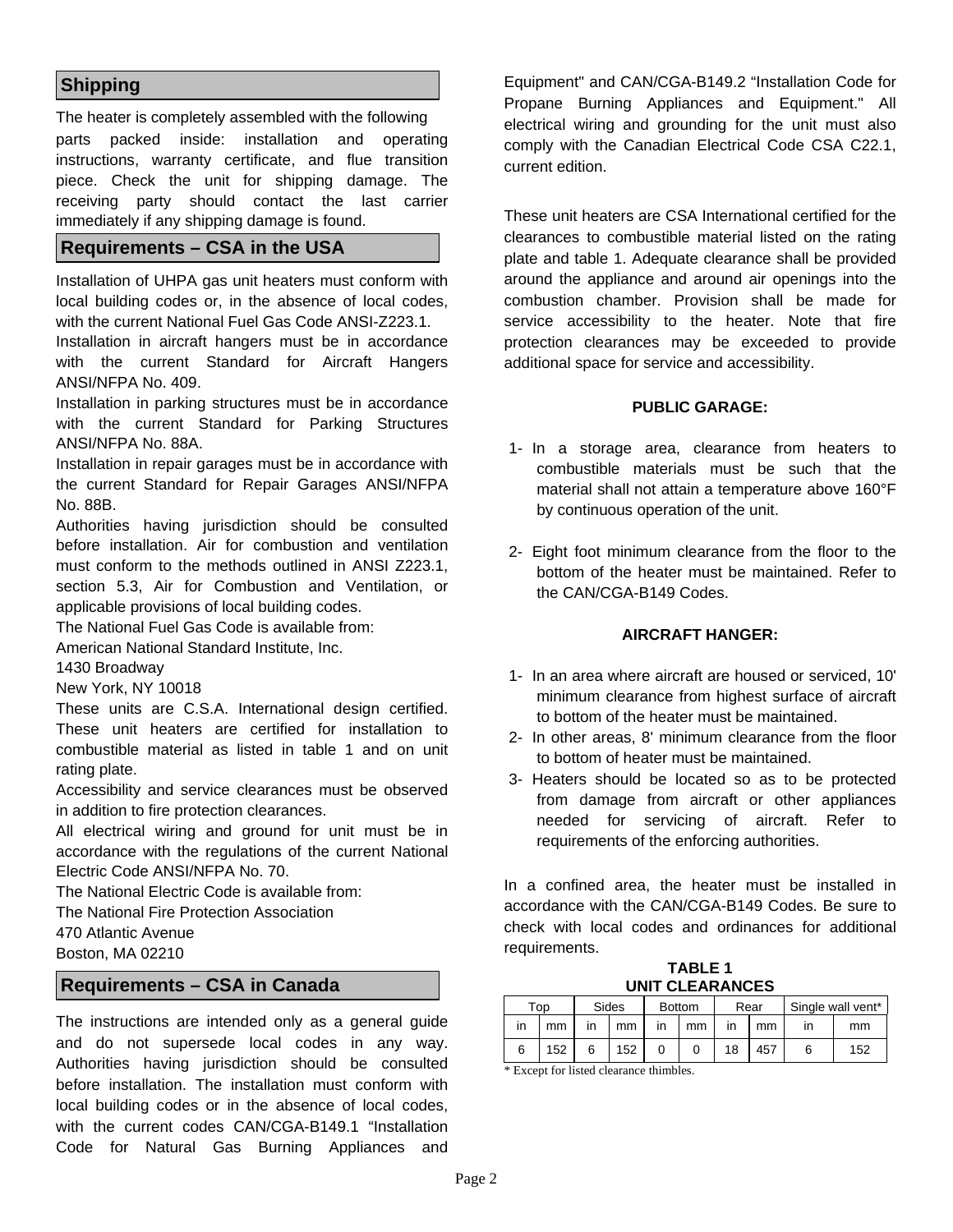#### **Unit Heater Installation**

Locate the unit in the desired location as governed by clearances, vent connection, air direction, gas supply, electrical supply and service accessibility.

Remove and retain screws securing shipping brackets to base of unit. Discard shipping brackets and reinstall screws in unit.

On UHPA050, 060, 075, 090, 100, 115, 125, 145, 150, 175,and 200 units, 3/8" X 16 threads/on spot nuts are furnished at the balance point (2 positions only). On UHPA230, 250, 290, 300, 345, and 400 units, spot nuts are furnished at each corner of the unit for 3/8" X 16 threaded rods.

- 1- Cut threaded rods to desired length and thread a 3/8" nut onto the rod.
- 2- Slide a flat washer onto the threaded rod AFTER the nut (7/16"I.D. X 1" O.D. X 1/16THK washer).
- 3- Screw the rods (two or four) into the spot nuts on the unit.
- 4- Tighten nuts to secure unit to rods.

# **IMPORTANT**

**Do not use the gas manifold pipe to lift unit. Any excessive upward or downward force on the manifold pipe and bracket assembly can cause the ignition burner and igniter to become misaligned.** 

#### **Combustion and Ventilation Air**

Adequate facilities for supplying air for combustion and ventilation must be provided in accordance with the latest edition of section 5.3, Air for Combustion and Ventilation, of the National Fuel Gas Code, ANSI Z223.1, in the U.S.A., CAN/CGA-B149 Installation Codes in Canada, or applicable provisions of local building codes.

All gas-fired appliances require air to be used for the combustion process. In many buildings today, there is a negative indoor air pressure caused by exhaust fans, etc. If sufficient quantities of combustion air are not available, the heater or another appliance will operate in an inefficient manner, resulting in incomplete combustion which can result in the production of excessive carbon monoxide.

#### *CAUTION - Insufficient combustion air can cause headaches, nausea, dizziness, asphyxiation or death.*

*If indoor air is to be used for combustion, it must be free of the following substances or the life of the heat exchanger will be adversely affected: chlorine, carbon tetrachloride, cleaning solvent, halogen refrigerants, acids, cements and glues, printing inks, fluorides, paint removers, varnishes, or any other corrosives.* 

#### **Rotation of Induced Draft Blower**

To facilitate convenient installation of the unit heater, the induced draft blower on some units may be rotated to better suit individual applications. The UHPA050 through UHPA150 induced draft blower may be rotated 90° either to the left or right of the original vertical position.

*NOTE - It is not permissible to rotate the induced draft assemblies of the UHPA175 through UHPA400 unit heaters.* 

Rotate the induced draft assembly as follows:

- 1- Remove the unit heater from the carton.
- 2- Decide unit heater orientation. It may be advantageous to rotate the induced draft blower to other than the original up position. The vent can be mounted in one of three discharge positions: up, left, or right. If the blower is to be rotated, follow the instructions in this section; otherwise, refer to instructions under "Venting" section.
- 3- With no electrical or gas connections in place, remove the securing screws on the flue box/induced draft assembly. See figure 1.



#### FIGURE 1

- 4- Remove the flue box/induced draft assembly ensuring that the gasket is not damaged. Should the gasket become damaged, replace it.
- 5- Using a 1/4" socket, remove the three screws securing the induced draft blower. Remove the blower and gasket from the flue box ensuring that the gasket is not damaged. Should the gasket become damaged, replace it.

6- Use the template provided in the back of this manual to mark new hole locations and drill holes in flue box with 7/32" drill bit.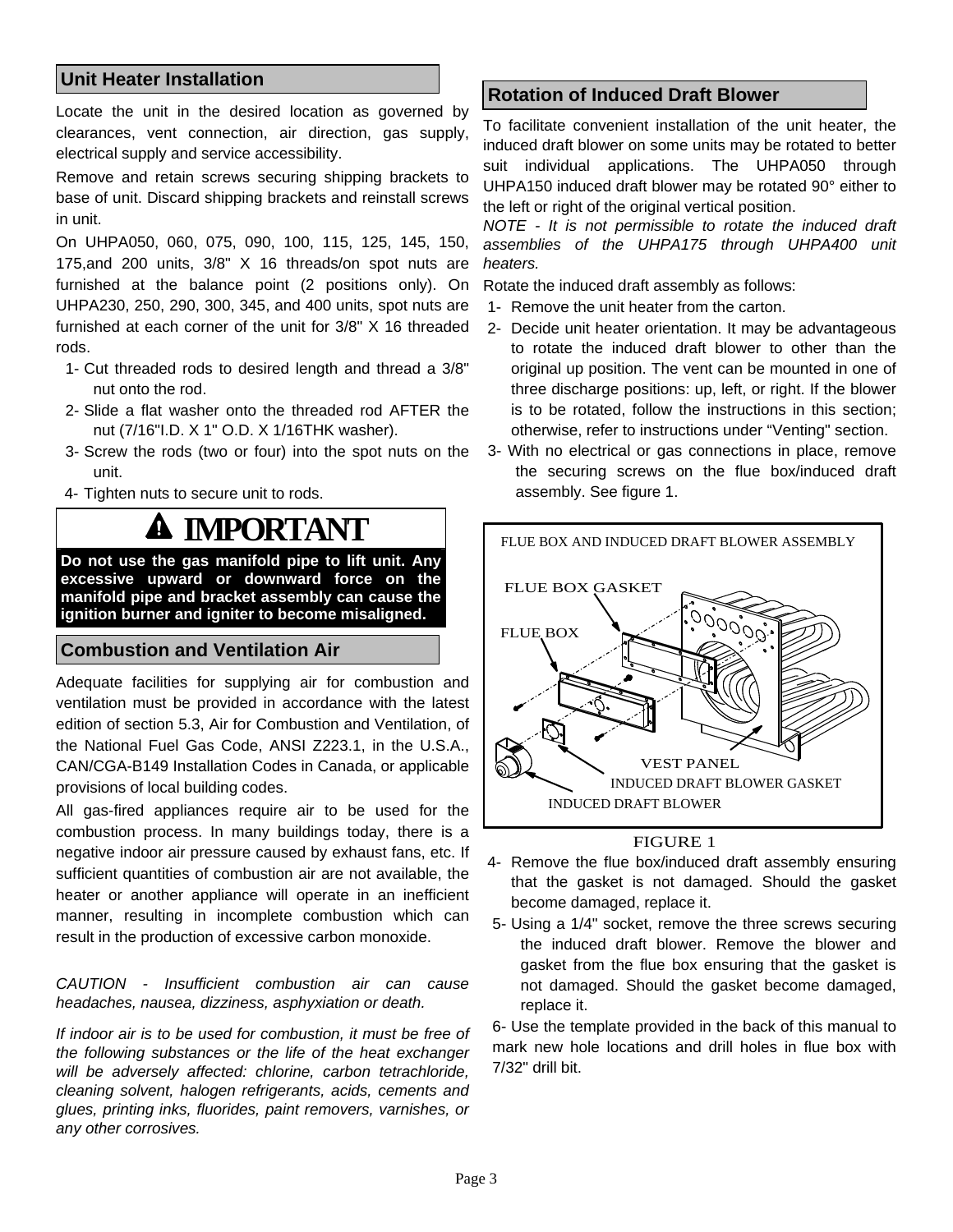- 7- Rotate both the blower and the gasket 90° to the desired position. Reinsert and tighten the three blower securing screws (#8-16 X 1/2" HWHSMS). Place the gasket between the induced draft blower and the flue box.
- 8- Position the flue box/induced draft assembly on the vest panel. Place the gasket between the flue box and the vest panel. Fasten the flue box using the flue box securing screws (#10-16 X 5/8" HWHSMS) and a 5/16" drive.
- 9- An alternate sheet metal flue transition is certified for use with rotated induced draft blowers. The 2" to 3" transition #33J94 is for use with 3" diameter flue. The 3" to 4" transition #33J93 is for use with 4" diameter flue.
- 10- The unit heater is now ready for installation as described in the section under Venting.

#### **Venting**

#### **A-General Recommendations and Requirements**

*NOTE - The vent is a passageway, vertical or nearly so, used to convey flue gases from an appliance, or its vent connector, to the outside atmosphere. The vent connector is the pipe or duct that connects a fuel-gas burning appliance to a vent or chimney.* 

*NOTE - Local codes may supersede any of these provisions.* 

UHPA unit heaters must be vented in compliance with all local codes or requirements of the local utility, the current standards of the (American) National Fuel Gas Code, ANSI Z223.1 or (Canada) CAN/CGA-B149 Installation Codes, and the following instructions.

A sheet metal flue transition is supplied with this certified unit. It must not be modified or altered and must be installed on the outlet of the induced draft blower assembly prior to the installation of the vent connector. Failure to comply with this requirement will void the certification of the unit by the approval agencies.

The vent connector shall be 3" (76mm) on UHPA050 and 060 models. On UHPA075 through UHPA150 models the vent connector shall be 4" (102mm) diameter. On UHPA175 through UHPA300 models the vent connector shall be 5" (127mm) diameter. On UHPA345 and 400 models, the vent connector shall be 6" (152mm) diameter. In all cases, a flue transition piece (supplied) is required to fit over the outlet of the induced draft assembly on the appliance. On UHPA400 models, a minimum 6" (162mm) straight section must be placed between the flue transition and the first elbow of the vent.

Single wall vent shall have all seams and joints sealed with pressure sensitive aluminum tape or silicone rubber sealant. Aluminum tape must meet the provisions of SMACNA AFTS-100-73 Standards, i.e. Lennox tape, part number 75F0801, or equivalent. The aluminum tape has a temperature rating of 400°F (204°C). Silicone rubber sealant must have a temperature rating of 482°F (250°C), i.e., Dow Corning RTV-736 or equivalent. All joints shall be secured with at least two corrosion resistant screws. All joints must be checked for gas tightness after installation. Single wall vent shall not pass through any attic, interior wall, concealed space, or floor.



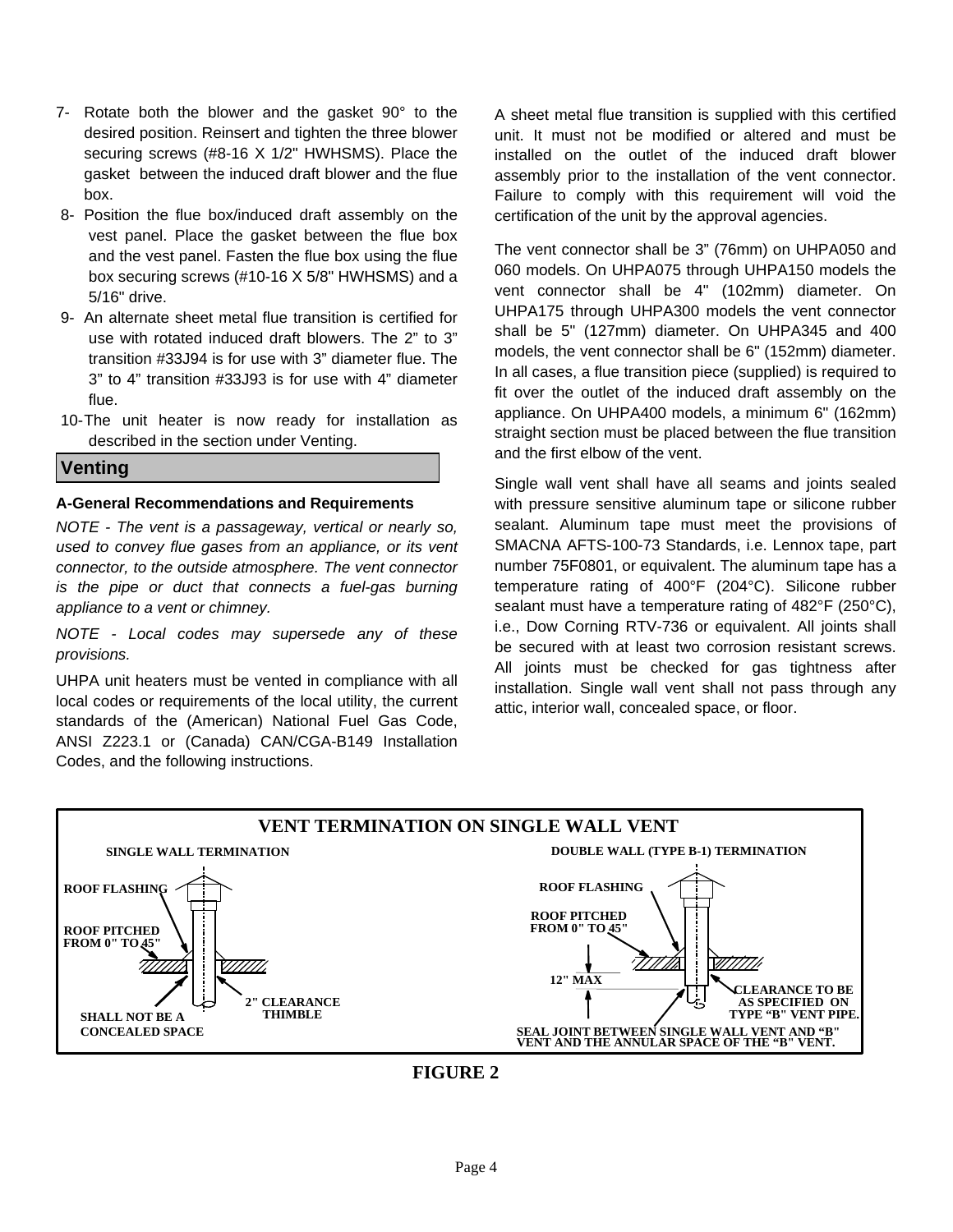#### **Venting - Continued**

#### **B-Vertical Vents Using Metal Vent Pipe**

UHPA unit heaters are listed as Category I appliances for vertical vent installations.

- 1- SEP unit heaters are to be used with NFPA- or ANSIapproved chimneys, U.L. listed type B-1 gas vents, single wall metal pipe, or listed chimney lining system for gas venting where applicable, as well as the modifications and limitations listed in figure 2.
- 2-- Keep the vent connector runs as short as possible with a minimum number of elbows. Refer to the (American) National Fuel Gas Code ANSI Z223.1 or (Canada) CAN/CGA-B149 Installation Code for maximum vent and vent connector lengths. Horizontal run of the vent connector from the induced draft blower outlet to the chimney/vent pipe cannot exceed the values table 2. A single 3" (76mm), 4" (102mm), or 5" (127mm) elbow is equivalent to 5 ft. (1.5m) of vent pipe. A single 6" (152mm) elbow is equivalent to 9 feet (2.7m) of vent pipe.
- 3- When the length of a single wall vent, including elbows, exceeds the length shown in table 3, the vent shall be insulated along its entire length with a minimum of 1/2" thick foil faced fiberglass 1-1/2# density insulation. If a single wall vent connector is used in an unheated area it shall be insulated. Failure to do so will result in condensation of flue gases.
- 6- The UHPA may be vented vertically as a single appliance or as a common vent with other gas-fired appliances. In a common venting situation, vent connectors for other appliances must be joined to the vent at least 4" (102mm) above the highest connected UHPA connection. When common venting with other appliances, maintain at least a 4" (102mm) vertical separation between the vent connectors. Refer to common venting tables for proper vent size.
- 5 Clearance to combustible material is 6" (152mm) for single wall vent pipe except where a listed clearance thimble is used. Clearance to combustible material for type B-1 vent or factory-built chimney is per manufacturer's instructions.
- 6 The vent shall be supported with hangers no more than 3' (1m) apart to prevent movement after installation. All horizontal vent connector runs shall have a slope up to the vertical vent of at least 1/4" per foot (1mm per 50mm).

#### TABLE 2 MAXIMUM VENT LENGTHS

#### HORIZONTAL VENTS

| No. of<br>Elbows |    | UHPA050<br>through 200 | UHPA230<br>through 300 |      | UHPA345 |     | UHPA400 |     |
|------------------|----|------------------------|------------------------|------|---------|-----|---------|-----|
|                  | ft | m                      | ft                     | m    | ft      | m   | ft      | m   |
| 1                | 25 | 7.6                    | 35                     | 10.7 | 31      | 9.4 | 21      | 6.4 |
| 2                | 20 | 6.1                    | 30                     | 9.1  | 22      | 6.7 | 12      | 3.6 |
| 3                | 15 | 4.6                    | 25                     | 7.6  | 13      | 4.0 | 3       | 0.9 |
| $\overline{4}$   | 10 | 3.0                    | 20                     | 6.1  | 4       | 1.2 | --      |     |
| 5                | 5  | 1.5                    | 15                     | 4.6  |         |     |         |     |
| 6                |    |                        | 10                     | 3.0  |         |     | --      |     |
| 7                |    |                        | 5                      | 1.5  |         |     |         |     |

#### **TABLE 3 MAXIMUM LENGTH UNINSULATED VENT (INCLUDING ELBOWS)**

| Model                |       |         |
|----------------------|-------|---------|
| UHPA050, 60, 075, 90 | $15*$ | $4.57*$ |
| UHPA100 through 400  | N/A*  | $N/A^*$ |

\*Not applicable for larger units. Maximum length of uninsulated vent is equal to maximum allowable vent length from table 2.

- 7 All vertical vents must be terminated with a listed vent cap or rain shield assembly unless local codes permit otherwise.
- 8 The vent pipe must extend at least 3' (1m) above the highest point where it passes through a roof of a building and at least two feet higher than any part of a building within a horizontal distance of 10' (3.05m) unless otherwise specified by the (American) National Fuel Gas Code, ANSI Z223.1 or (Canada) CAN/CGA-B149 Installation Codes. The vent must extend at least 5' (1.6m) above the highest connected equipment flue collar.

#### **C-Horizontal Venting**

*Common venting is not allowed when horizontally venting the unit heater.* 

If the UHPA unit heater is to be horizontally vented, a positive pressure may be created in the vent. The UHPA unit heater, when installed with horizontal venting, may perform as a Category III. Use single wall vent material installed according to the section **Venting A - General Recommendations and Requirements** or use listed special vent for Category III appliances. Refer to figures 3, 4, and 5. The minimum horizontal vent length is five feet (1.52m). Refer to table 2 for the maximum horizontal vent length and the number of elbows permitted.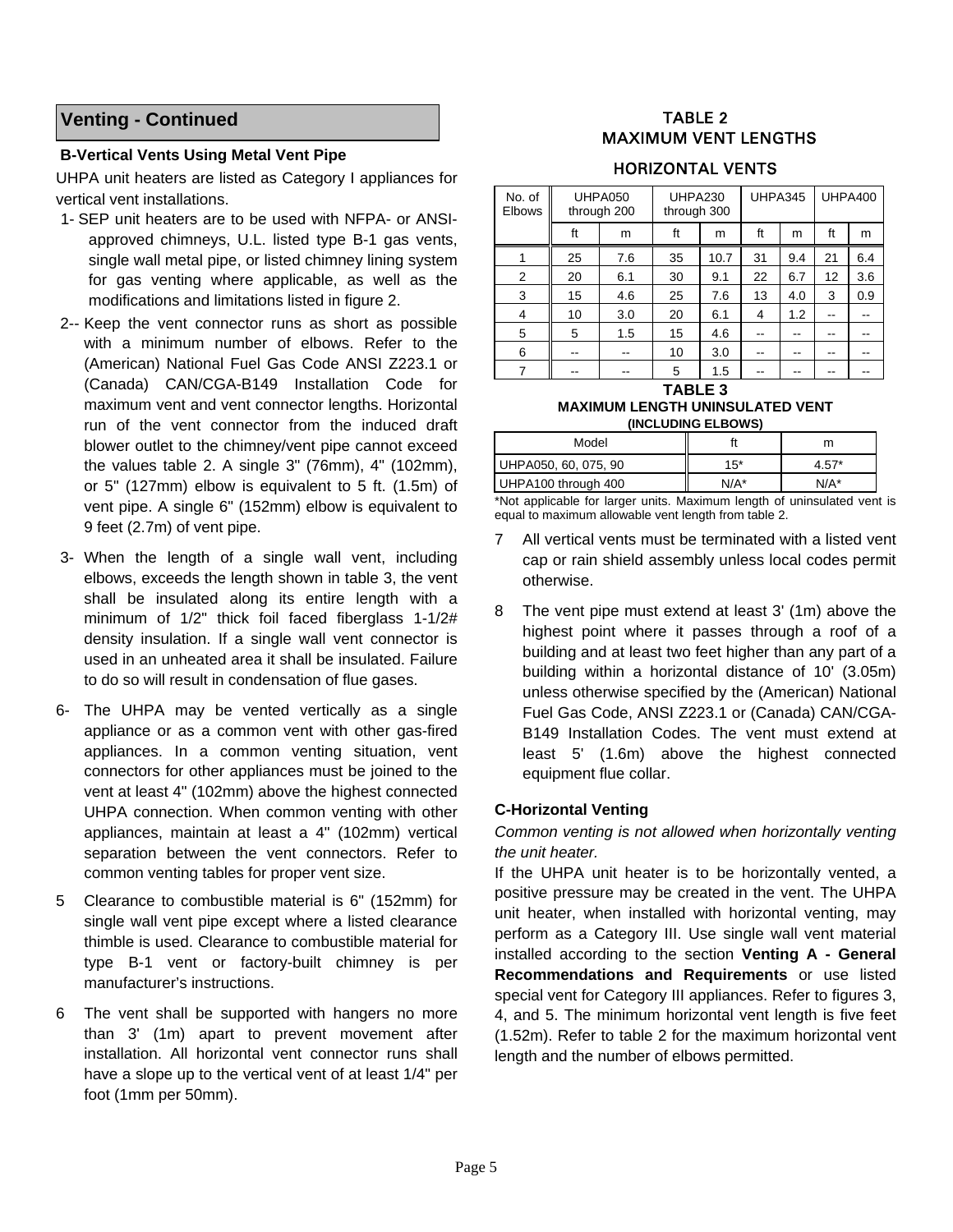#### **Venting - Continued**

- 1- Select a wall termination point that will maintain 1/4" rise per foot slope of horizontal run of vent pipe (figure 3). In areas where authorities having jurisdiction permit, a downward slope of maximum 1/4" per foot is also acceptable. In such cases, a single wall vent pipe must be constructed of no. 24 GSG (0.60mm) galvanized steel. Condensate drainage can be collected in a tee pipe section (figure 4) with drain loop similar to one used for upward slope vent, or allowed to drip through the vent termination, if permitted by authorities (figure 5).
- 2- If possible, do not terminate the horizontal vent through a wall that is exposed to prevailing wind. Exposure to excessive winds can affect unit performance. If such a termination is necessary, use a wind block to protect the vent termination from direct winds.
- 3- Vent termination must be at least 12" (306mm) above grade level and maximum snow height.
- 4- Do not terminate vent above a walkway, or any other area where condensate dripping may be troublesome and may cause some staining. Avoid windows where steam may cause fogging or ice buildup
- 5- Horizontal vent termination must be a minimum 4 ft (1.2m) clearance from any door, window, or gravity air inlet. Refer to NFPA 54/ANSI Z223.1 in the U.S.A. and CAN/CGA B149.1 and .2 in Canada.
- 6- Vent termination must be a minimum of 4' horizontally from any soffit vent or under-eave vent.
- 7- Vent must be a minimum of 6' from an inside corner formed by two exterior walls. If possible, leave a 10' clearance.
- 8- Vent termination must be a minimum of 10' (3m) from any forced air inlet (includes fresh air inlet for other appliances, such as a dryer).
- 9- For upward sloped vent, see figure 3, condensate tee and drain must be installed within the first 5' (1.5m) from the unit heater to protect the appliance.
- 10- Flexible loop trap in condensate line (if used) must be filled with water to prevent combustion products from entering structure.
- 11- For horizontal venting, the vent pipe shall be supported with hangers no more than 3ft. (1m) apart to prevent movement after installation.



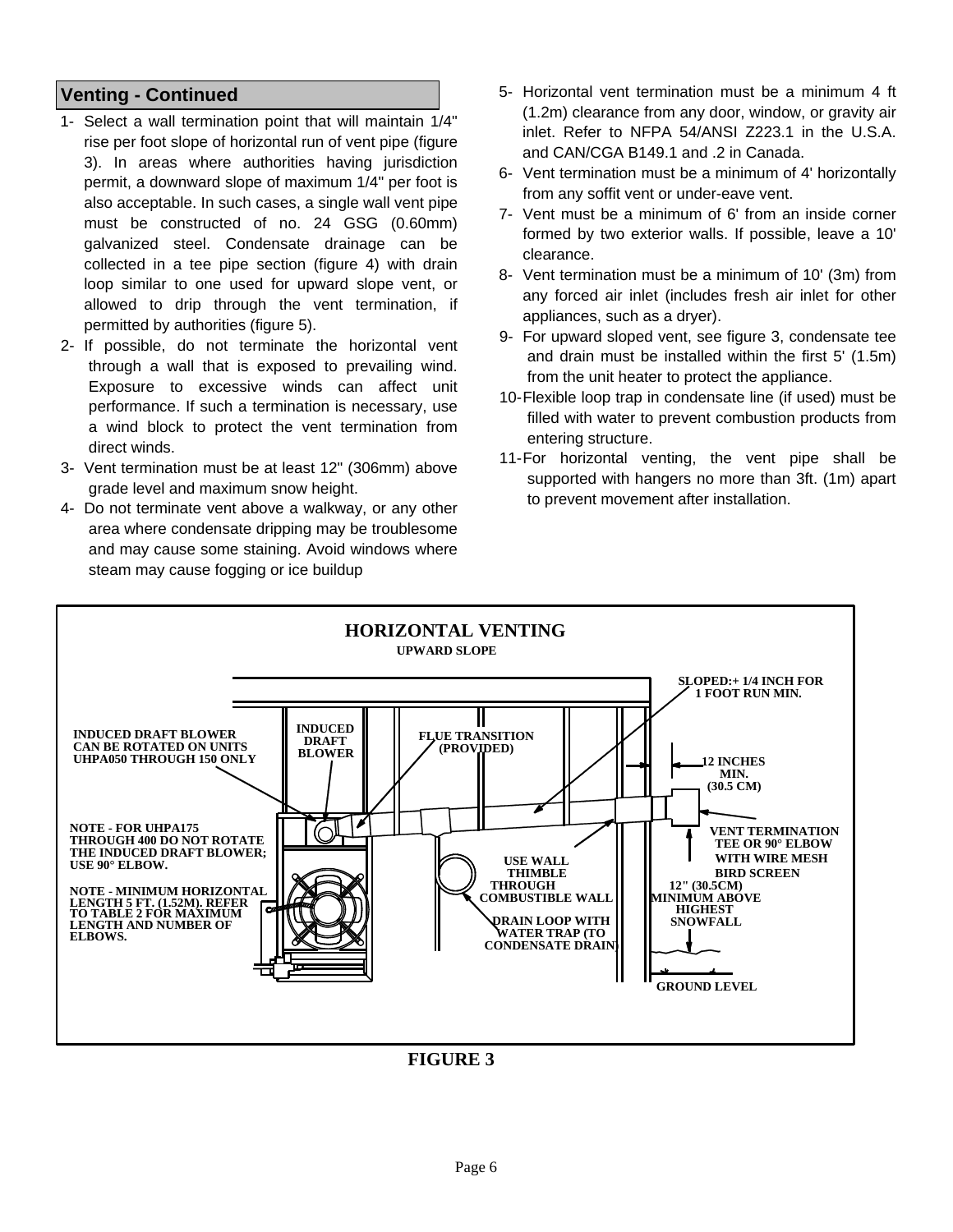

**FIGURE 4**



#### **Venting - Continued**

12-When termination is routed through an exterior combustible wall the vent must be supported using a listed clearance thimble. Where local authorities permit, a single section of type B-1 vent pipe may be used as an alternative to the thimble. When using a type B-1 vent termination use the clearances specified by the vent manufacturer. Seal the connection between the single wall and double wall pipes and the annular space of the double wall pipe as shown in figure 2. Inside edge of vent termination tee or elbow must be at least 12 inches from outside wall.

- 13-All horizontal vents must terminate with either tee or 90° elbow. Opening end must face downward. Addition of ¼" (6mm) mesh corrosion resistant material as a bird screen is recommended.
- 14-In Canada, vent termination must have a minimum 6 foot (1.8mm) horizontal clearance from gas and electric meters and relief devices as specified in the Canadian B149.1, Natural Gas Installation Code. In the U.S., vent termination must have a minimum 4 foot (1.2mm) horizontal clearance from gas and electric meters, regulators and relief equipment as specified in the National Fuel Gas Code, ANSI Z223.1.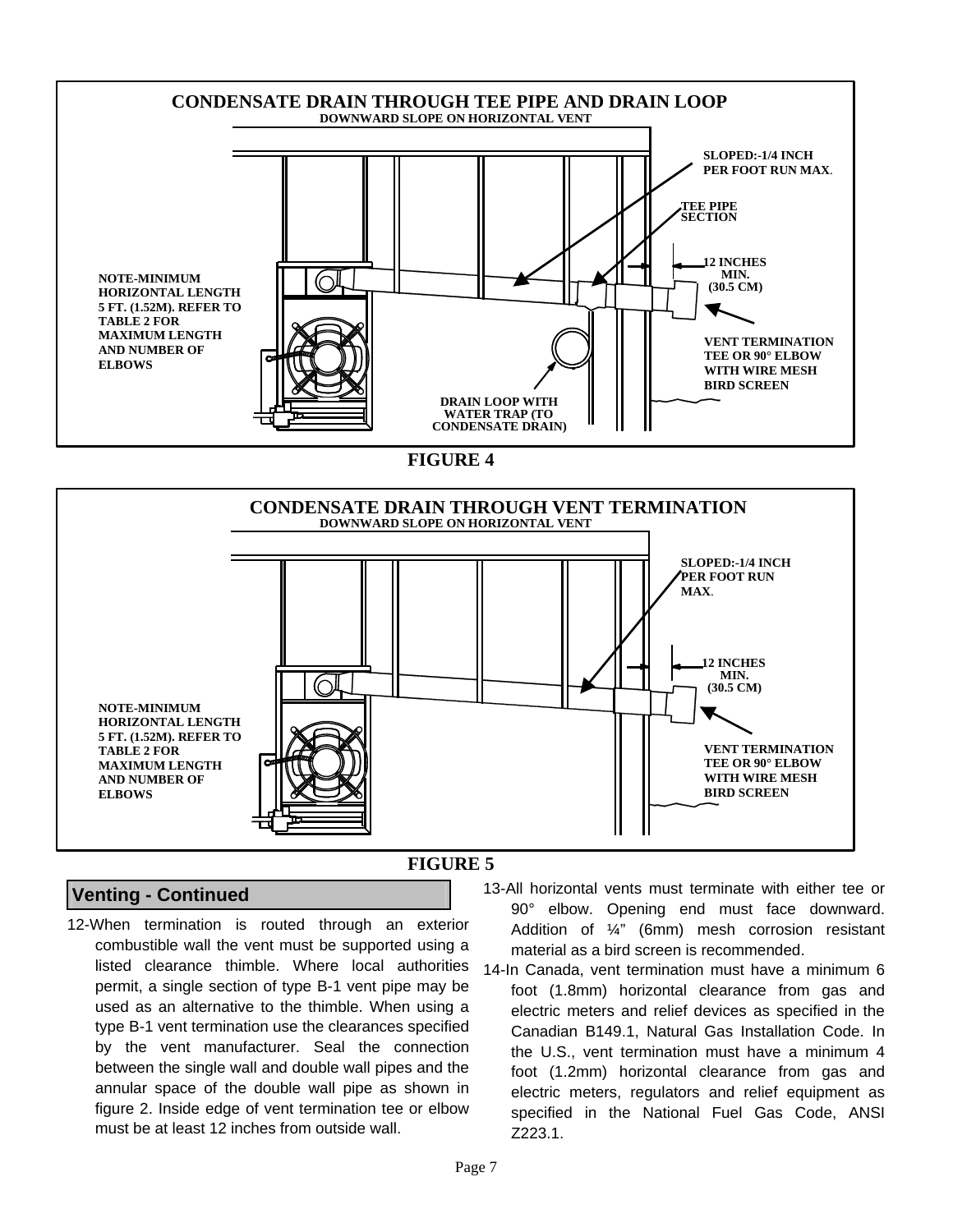#### **Electrical Connections**

*NOTE - The UHPA series unit heaters use a direct spark ignition system. There is no pilot necessary as the spark lights the main burner as the gas valve is turned on. The direct spark ignition control board emits radio noise as the sparking process is underway. The level of energy may be sufficient to disturb a logic circuit in a microprocessor controlled thermostat. It is recommended that an isolation relay be used when connecting the UHPA series unit heaters to a microprocessor controlled thermostat. Install the thermostat according to instructions provided. Install a separate fused disconnect switch, fused according to blower motor size. Connect wiring through knockout on the junction box located on the side of the unit heater. Refer to heater wiring diagram for connection information. Use 18 gauge wire or larger for thermostat connections. Electrically ground unit in accordance with local codes or, in the absence of local codes, in accordance with the current National Electrical Code (ANSI/NFPA No. 70)in the U.S.A., and in Canada with the current Canadian Electrical code, Part 1 (CSA C22.1)* 

*NOTE - Uninsulated ground wires must be wrapped in electrical tape to avoid damage to the electrical system.Connect field wiring as shown on wiring diagram on unit. Also refer to typical diagram in this manual. An additional thermostat wire must be run to terminal "G" on heater when continuous blower is desired.* 

#### **Gas Connection**

When connecting gas supply, the length of the run from the meter must be considered in determining the pipe size to avoid excessive pressure drop. A line pressure of 7" w.c. (178mm w.c.) for natural gas should be maintained when sizing piping. A line pressure of 13" w.c. (330mm w.c.) should be maintained for liquefied petroleum (LP) gas. For correct sizing of piping, consult the utility having jurisdiction.

A drip leg should be installed in the vertical pipe run to the unit. In some localities, codes may require that a manual main shutoff valve and union (furnished by installer) be installed external to the unit. Union must be of the ground joint type. See figure 6.

A 1/8" NPT plugged tap shall be installed immediately upstream of the gas supply connection to the heater.

*NOTE - Compounds used on threaded joints of gas piping must be resistant to the actions of liquefied petroleum gases.* 



#### **FIGURE 6**

#### **Leak Check**

After gas piping is completed, carefully check all piping connections, (field and factory), for gas leaks. Use a soap solution or other preferred means.

*CAUTION - DO NOT use matches, candles, flame or other sources of ignition to check for gas leaks.* 

*IMPORTANT - The heater and its individual shut off valve must be disconnected from the gas supply piping system during any pressure testing of that system at test pressures in excess of 1/2 psig (3.45kPa).* 

*The appliance must be isolated from the gas supply piping system by closing its individual manual gas shutoff valve during any pressure testing of the gas supply system at test pressures equal to or less than 1/2 psig (3.45kPa). See figure 7.*

*NOTE - In case emergency shutdown is required, shut down main gas valve and disconnect main power to unit. These devices should be properly labeled by the installer.* 



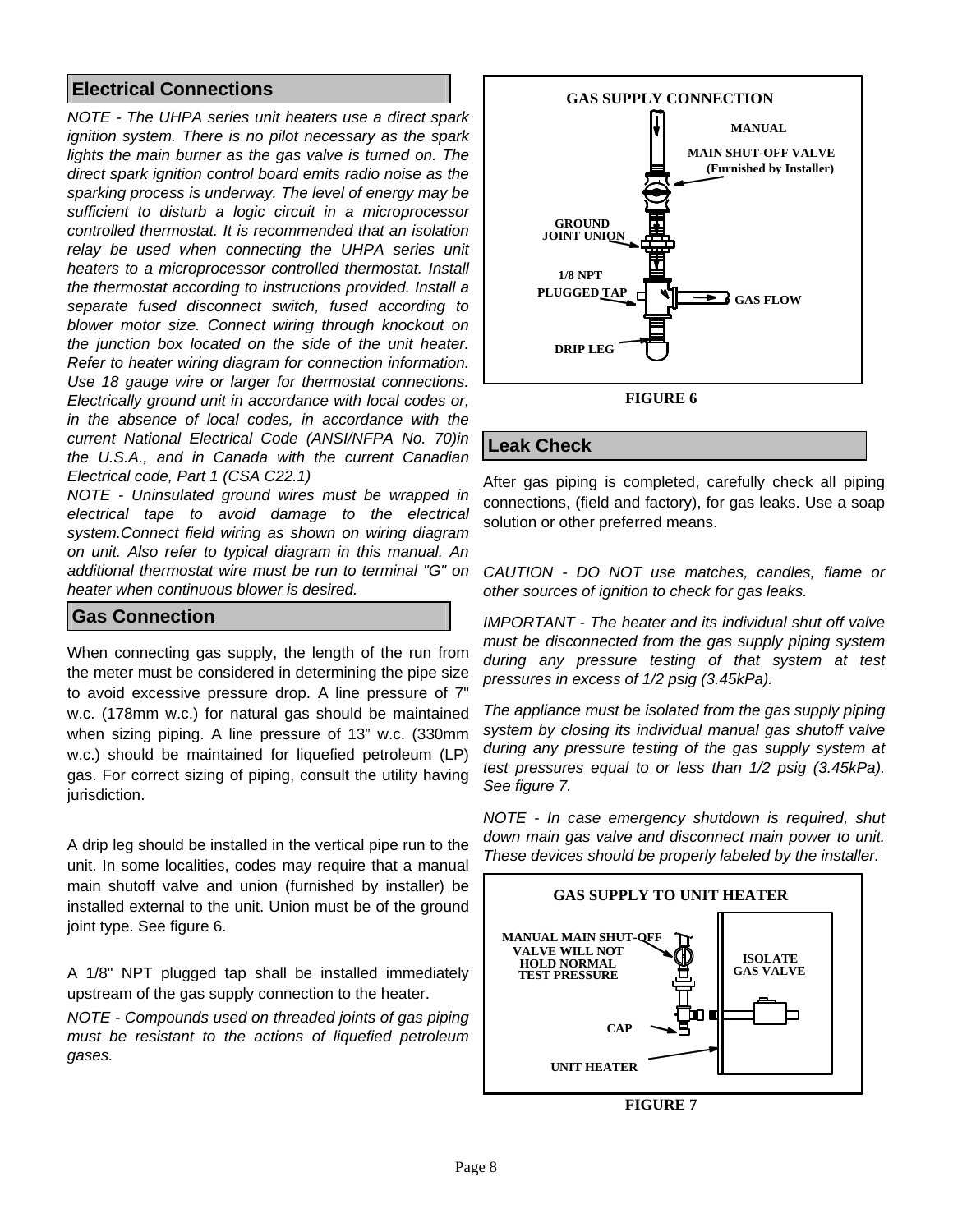# **START-UP AND OPERATION**

**Unit Start-Up** 

FOR YOUR SAFETY READ BEFORE LIGHTING

# **WARNING**



**Electric shock hazard. Can cause injury or death. Do not use this furnace if any part has been under water. Immediately call a qualified service technician to inspect the furnace and to replace any part of the control system and any gas control which has been under water.** 

# **WARNING**



**Danger of explosion. Can cause injury or product or property damage. If overheating occurs or if gas supply fails to shut off, shut off the manual gas valve to the appliance before shutting off electrical supply.**

# **WARNING**

**Electric shock hazard. Can cause injury or death. Before attempting to perform any service or maintenance, turn the electrical power to unit OFF at disconnect switch(es). Unit may have multiple power supplies.** 

# **WARNING**

**Danger of explosion and fire. Can cause injury or product or property damage. You must follow these instructions exactly.**

BEFORE LIGHTING smell all around the appliance area for gas. Be sure to smell next to the floor because some gas is heavier than air and will settle on the floor.

Use only your hand to push in or turn the gas control knob. Never use tools. If the knob will not push in or turn by hand, do not try to repair it, call a qualified service technician. Force or attempted repair may result in a fire or explosion.

UHPA unit heaters are equipped with an automatic spark ignition system. There is no pilot. In case of a safety shutdown, move thermostat switch to **OFF**, then return the thermostat switch to **HEAT** position.

#### **Gas Valve Operation for Honeywell VR8205/VR8305 Series Gas Valve (Figure 8)**

- 1- STOP! Read the safety information at the beginning of this section.
- 2- Set thermostat to lowest setting.



**FIGURE 8**

- 3- Turn off all electrical power to appliance.
- 4- This appliance is equipped with an ignition device which automatically lights burners. **DO NOT attempt to light the burners manually.**
- 5- Turn the manual knob on gas valve clockwise to **OFF.** Do not force.
- 6- Wait five (5) minutes to clear out any gas. If you then smell gas, **STOP!** Immediately call your gas supplier from a neighbor's phone. Follow the gas supplier's instructions. If you do not smell gas, go to next step.
- 7- Turn manual knob on gas valve counterclockwise to **ON**.
- 8- Turn on all electric power to unit.
- 9- Set thermostat to desired setting.
- 10- The combustion air blower will start. The burners will light within 40 seconds.
- 11-If unit does not light first time (gas line not fully purged) it will attempt up to two more ignitions before locking out.
- 12- If lockout occurs, repeat steps 1 through 8.
- 13- If appliance still will not operate, follow the instructions "To Turn Off Gas to Unit" and call your service technician or gas supplier.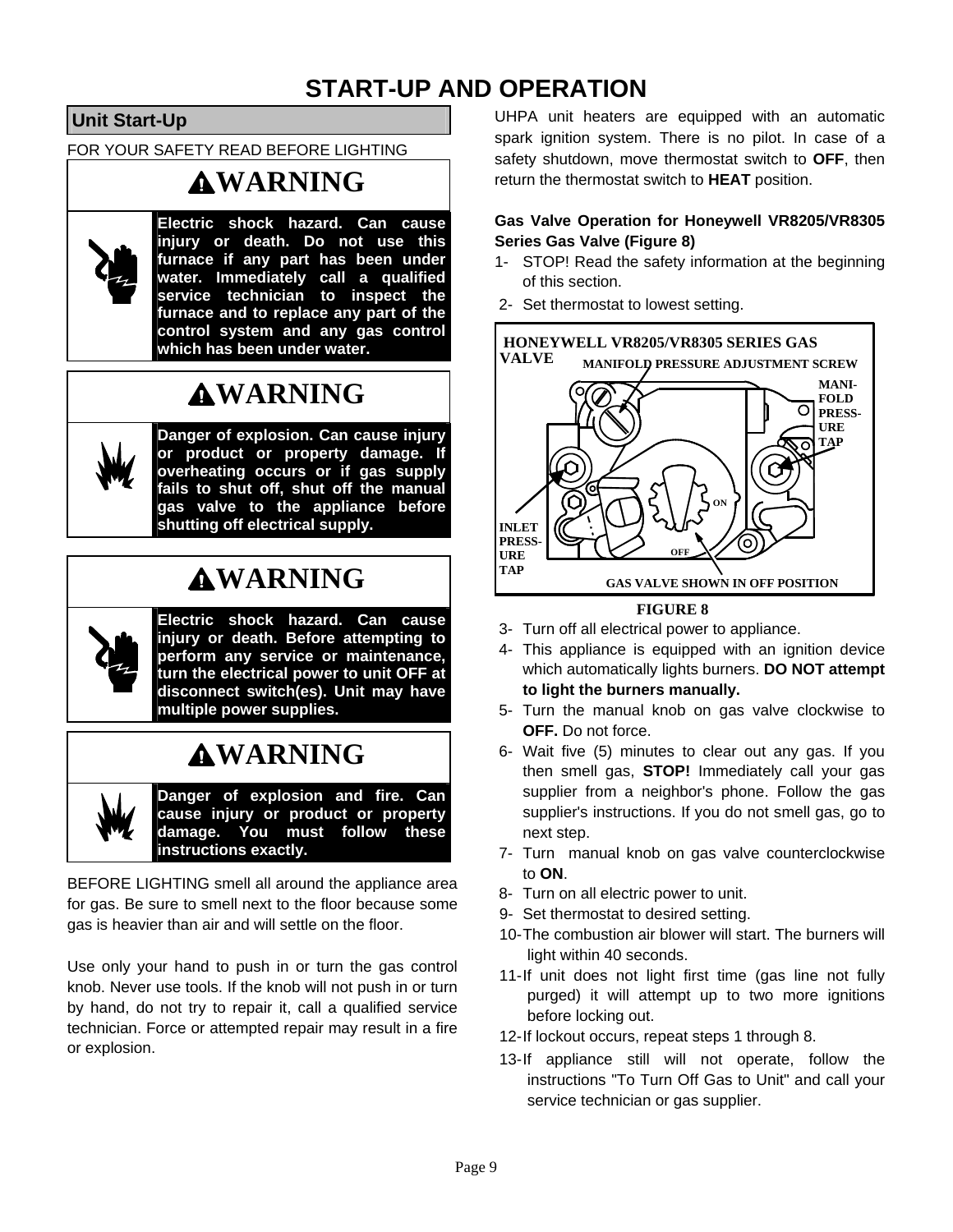#### **Gas Valve Operation for White Rodgers 36E Series Valve (Figure 9)**

- 1- STOP! Read the safety information at the beginning of this section.
- 2- Set thermostat to lowest setting.
- 3- Turn off all electrical power to appliance.
- 4 This appliance is equipped with an ignition device which automatically lights burner. Do **not** try to light burner by hand.



**FIGURE 9**

- 5- Turn knob on gas valve 180º either way to **OFF.**
- 6- Wait five minutes to clear out any gas. If you then smell gas, STOP! Immediately call your gas supplier from a neighbor's phone. Follow the gas supplier's instructions. If you do not smell gas go to next step.
- 7- Turn knob on gas valve 180º either way to **ON**.
- 8- Turn on electrical power to unit.
- 9- Set thermostat to desired setting.
- 10- The combustion air blower will start. The burners will light within 40 seconds.
- 11-If unit does not light first time (gas line not fully purged) it will attempt up to two more ignitions before locking out.
- 12-If lockout occurs, repeat steps 1 through 8.
- 13-If appliance still will not operate, follow the instructions "To Turn Off Gas to Unit" and call your service technician or gas supplier.

#### **Gas Valve Operation for White Rodgers 36C Step Opening Gas Valve (Figure 10)**

- 1- STOP! Read the safety information at the beginning of this section.
- 2 Set thermostat to the lowest setting.
- 3- Turn off all electrical power to appliance.

4- This appliance is equipped with an ignition device which automatically lights burner. Do **not** try to light burner by hand.



## **FIGURE 10**

- 5- Turn knob on gas valve(s) clockwise  $\bullet$  until it stops. Depress knob and turn clockwise **the OFF.**
- 6- Wait five minutes to clear out any gas. If you then smell gas, STOP! Immediately call your gas supplier from your neighbor's phone. Follow the gas supplier's instructions. If you don't smell gas go to next step.
- 7- Turn knob on gas valve counterclockwise  $\blacktriangleright$  until it stops. Allow knob to pop up and continue counterclockwise to **ON** position.
- 8- Turn on electrical power to unit.
- 9- Set thermostat to desired setting.
- 10- The combustion air blower(s) will start. The burners will light within 40 seconds.
- 11-If unit does not light first time (gas line not fully purged) it will attempt up to two more ignitions before locking out.
- 12-If lockout occurs, repeat steps 1 through 8.
- 13-If the appliance will not operate, follow the instructions "To Turn Off Gas To Unit" and call your service technician or gas supplier.

#### **To Turn Off Gas To Unit**

- 1- Set thermostat to lowest level.
- 2- Turn off all electrical power to unit if service is to be performed.
- 3- *Honeywell VR8205/8305 series valve:* turn knob on gas valve 90º clockwise to **OFF**. *White Rodgers 36C series valves:* turn knob on gas valve clockwise  $\blacktriangleright$  until it stops. Depress knob and turn clockwise **C** to **OFF.** *White Rodgers 36E series valves*: turn knob on gas valve 180º either way to **OFF**.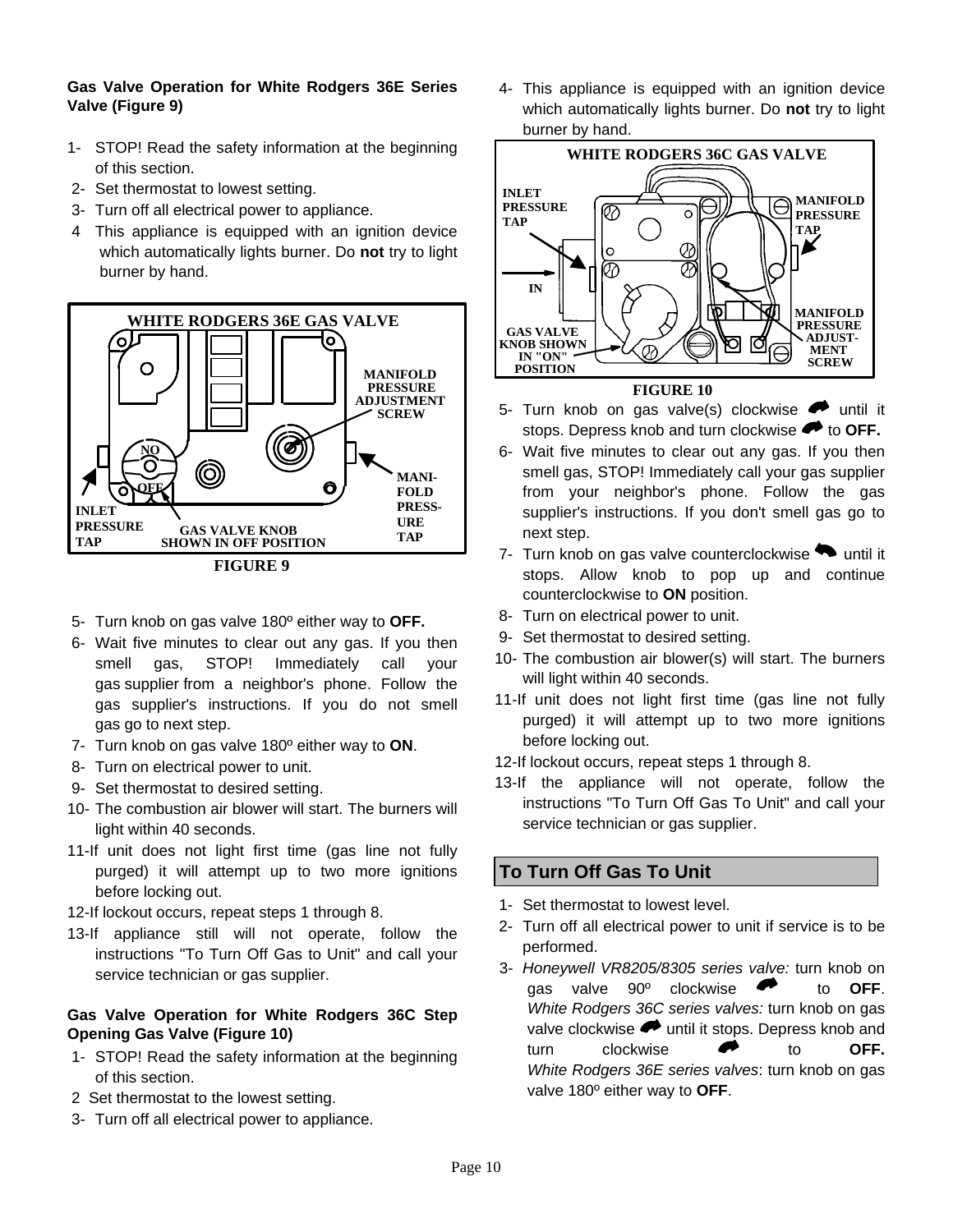#### **Heating Sequence Of Operation**

- 1- When the thermostat calls for heat, the combustion air blower starts immediately.
- 2- Combustion air pressure switch proves blower operation before allowing power to the ignition controller. This switch is factory set and no adjustment is necessary.
- 3- After prepurge of approximately 30 seconds, the spark ignition is energized and the solenoid valves open in the gas valve. UHPA230A through 400 unit heaters are equipped with a step opening valve. During ignition phase of start-up a pressure of approximately 25% of full rate allows even ignition of all burners for several seconds before full rate pressure is established.
- 4- The spark then ignites the gas, the ignition sensor proves the flame and the combustion process continues.
- 5- In the event that the flame is not detected after the first 10-second trial for ignition, the controller will repeat steps 3 and 4 an additional two times before locking out the gas valve. Ignition control will then automatically repeat steps 3, 4, and 5 after 60 minutes.

 To interrupt the 60-minute lockout period, move thermostat from "Heat" to "OFF" then back to "Heat." Heating sequence then restarts at step 1.

- 6- The burners shall light without noticeable crossover delay. There shall be no flame lifting from the burner heads, flashback or burning within the burner. The flames shall be predominantly blue in color and shall be approximately centered in the tubes with no apparent impingement taking place.
- 7- The ignition control will energize the fan(s) approximately 45 seconds after ignition is established.
- 8- After the thermostat demand is satisfied the gas valve is closed; 5 seconds after the demand is satisfied the combustion air blower is shut off.
- 9- The control center shall shut off the system fan approximately 150 seconds after the gas valve is de-energized.

#### **Ignition Control LED**

The ignition control board contains a green LED which indicates the following:

| <b>IGNITION CONTROL LED</b> | <b>TABLE 4</b> |
|-----------------------------|----------------|
|                             |                |

| LED       | <b>UNIT OPERATION</b>                                 |
|-----------|-------------------------------------------------------|
| Slow      | Normal Operation - No call for heat                   |
| Flash*    |                                                       |
| Fast      | Normal Operation - Call for heat                      |
| Flash     | Current signal at FLAME terminal 0.6 to 1.0 microamps |
| 2 Flashes | System lockout - failed to detect or sustain flame    |
|           | Current signal at FLAME terminal <0.6 microamps       |
| 3 Flashes | Pressure switch failed closed before CAB is energized |
|           | or failed open after CAB is energized                 |
| 4 Flashes | High limit or rollout switch open                     |
| 5 Flashes | Flame sensed and gas valve not energized              |
| Steady    | Loss of power                                         |
| off       |                                                       |
| Steady    | Ignition control failure                              |
| On        |                                                       |

\*When thermostat is placed in continuous fan mode LED will slowly flash.

#### **Optional Gas Conversion Kits**

*A natural to LP/propane gas changeover kit is required to convert unit. Refer to the installation instructions supplied with the changeover kit for conversion procedure.* 

| <b>MODEL NUMBER</b> | <b>LP/PROPANE KIT</b><br><b>CATALOG NUMER</b> |  |  |  |  |
|---------------------|-----------------------------------------------|--|--|--|--|
| <b>UHPA 50/75</b>   | 45L87                                         |  |  |  |  |
| <b>UHPA 60/90</b>   | 62J70                                         |  |  |  |  |
| UHPA 100/125/150    | 45L85                                         |  |  |  |  |
| UHPA 115/145/175    | 63J56                                         |  |  |  |  |
| <b>UHPA 200</b>     | 20L07                                         |  |  |  |  |
| UHPA 230/290/345    | 63J57                                         |  |  |  |  |
| UHPA 250/300        | 45L88                                         |  |  |  |  |
| <b>UHPA 400</b>     | 20L06                                         |  |  |  |  |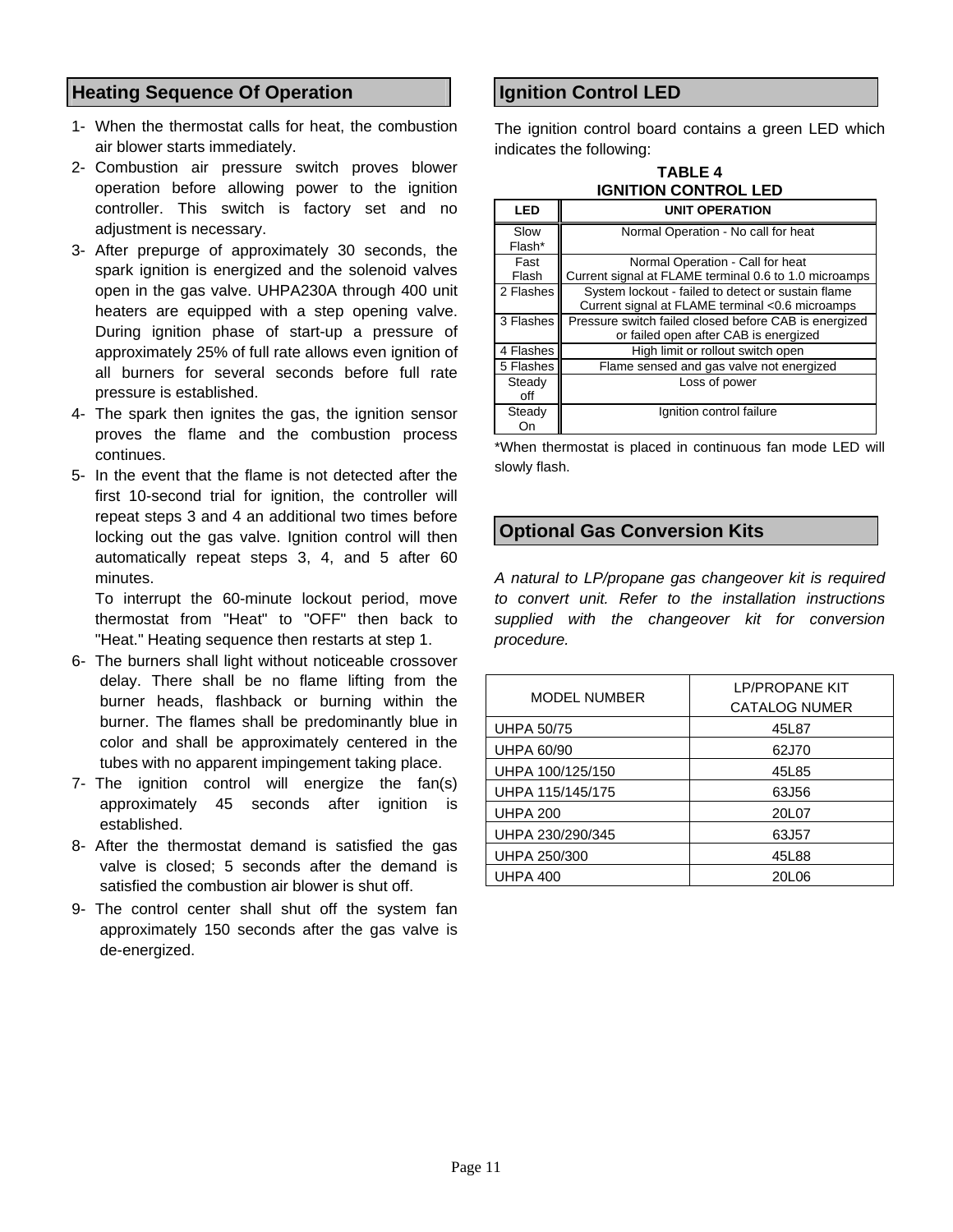## **ADJUSTMENTS**

#### **High Altitude**

In Canada, certification for installation at altitudes over 4500 feet (1372m) above sea level is the jurisdiction of local authorities.

UHPA units may be fired at full input up to 2000 feet (610m) above sea level. Above those altitudes, manifold pressure must be adjusted on some units. Adjust pressure regulator to pressure shown in table 5 for natural gas and table 6 for LP/propane gas.

If unit is installed at an altitude greater than 7500 ft. (2286m), unit must be derated by 4 percent for each additional 1000 ft. (305m) above 7500 ft. (2286m).

The combustion air blower proving switch is factory set. No adjustment is necessary. The following units, at corresponding altitudes, require a different combustion air blower proving switch.

Use 27K6301 pressure switch on:

UHPA050 4500-7500 Ft. (1372-2286m)

Use 43K5801 pressure switch on:

UHPA100, 125, & 150 5500-7500 Ft. (1676-2286m)

Use T6-2103 pressure switch on:

UHPA060 4500-7500 Ft. (1372-2286m)

Use 43K5701pressure switch on: UHPA090 3500-7500 Ft. (1067-2286m)

Use 10K7301 pressure switch on:

UHPA175 2500-7500 Ft. (762-2286m)

| <b>UNIT</b>                            |                     | ALTITUDE FT. (m)           |                             |                              |                              |                              |                              |  |  |  |
|----------------------------------------|---------------------|----------------------------|-----------------------------|------------------------------|------------------------------|------------------------------|------------------------------|--|--|--|
|                                        | 0-2000<br>$(0-610)$ | 2000-2500<br>$(610 - 762)$ | 2500-3500<br>$(762 - 1067)$ | 3500-4500<br>$(1067 - 1372)$ | 4500-5500<br>$(1372 - 1676)$ | 5500-6500<br>$(1676 - 1981)$ | 6500-7500<br>$(1981 - 2286)$ |  |  |  |
| <b>UHPA050, 75</b>                     | $3.7(0.92)$ *       | $3.7(0.92)$ *              | $3.7(0.92)$ *               | $3.7(0.92)$ *                | $3.7(0.92)$ *                | $3.7(0.92)$ *                | 3.6(0.90)                    |  |  |  |
| UHPA060, 115<br>UHPA100, 125, 150, 300 | $3.5(0.87)$ *       | $3.5(0.87)$ *              | $3.5(0.87)$ *               | $3.5(0.87)$ *                | 3.4(0.85)                    | 3.3(0.82)                    | 3.2(0.80)                    |  |  |  |
| UHPA090, 145                           | $3.5(0.87)$ *       | 3.4(0.85)                  | 3.3(0.82)                   | 3.2(0.80)                    | 3.1(0.77)                    | 3.0(0.74)                    | 2.9(0.72)                    |  |  |  |
| UHPA175, 230                           | $3.5(0.87)$ *       | $3.5(0.87)$ *              | $3.5(0.87)$ *               | $3.5(0.87)$ *                | $3.5(0.87)$ *                | $3.5(0.87)$ *                | $3.5(0.87)$ *                |  |  |  |
| UHPA200, 250, 290, 345, 400            | $3.5(0.87)$ *       | $3.5(0.87)$ *              | $3.5(0.87)$ *               | 3.4(0.85)                    | 3.3(0.82)                    | 3.2(0.80)                    | 3.1(0.77)                    |  |  |  |

**TABLE 5 NATURAL GAS MANIFOLD PRESSURES in. w.g. (kPa)** 

\* No adjustment required

| TABLE 6                                          |
|--------------------------------------------------|
| LP/PROPANE GAS MANIFOLD PRESSURES in. w.g. (kPa) |

| <b>UNIT</b>                            |                     | <b>ALTITUDE FT. (m)</b>    |                             |                              |                              |                              |                          |  |  |  |
|----------------------------------------|---------------------|----------------------------|-----------------------------|------------------------------|------------------------------|------------------------------|--------------------------|--|--|--|
|                                        | 0-2000<br>$(0-610)$ | 2000-2500<br>$(610 - 762)$ | 2500-3500<br>$(762 - 1067)$ | 3500-4500<br>$(1067 - 1372)$ | 4500-5500<br>$(1372 - 1676)$ | 5500-6500<br>$(1676 - 1981)$ | 6500-7500<br>(1981-2286) |  |  |  |
| UHPA050, 75                            | $9.0(2.24)$ *       | $9.0(2.24)$ *              | $9.0(2.24)$ *               | $9.0(2.24)$ *                | $9.0(2.24)$ *                | $9.0(2.24)$ *                | 8.7(2.16)                |  |  |  |
| UHPA060, 115<br>UHPA100, 125, 150, 300 | $9.0(2.24)$ *       | $9.0(2.24)$ *              | $9.0(2.24)$ *               | $9.0(2.24)$ *                | 8.7(2.16)                    | 8.4(2.08)                    | 8.1(2.01)                |  |  |  |
| UHPA090, 145                           | $9.0(2.24)$ *       | 8.7(2.16)                  | 8.4(2.08)                   | 8.1(2.01)                    | 7.8(1.94)                    | 7.5(1.87)                    | 7.2(1.79)                |  |  |  |
| UHPA175, 230                           | $9.0(2.24)$ *       | $9.0(2.24)$ *              | $9.0(2.24)$ *               | $9.0(2.24)$ *                | $9.0(2.24)$ *                | $9.0(2.24)$ *                | $9.0(2.24)$ *            |  |  |  |
| <b>UHPA250</b>                         | $9.0(2.24)$ *       | $9.0(2.24)$ *              | $9.0(2.24)$ *               | 8.7(2.16)                    | 8.4(2.08)                    | 8.1(2.01)                    | 7.8(1.94)                |  |  |  |
| UHPA200, 290, 345, 400                 | $9.5(2.37)^*$       | $9.5(2.37)^*$              | $9.5(2.37)^*$               | 9.2(2.28)                    | 8.9(2.21)                    | 8.6(2.13)                    | 8.3(2.06)                |  |  |  |

\* No adjustment required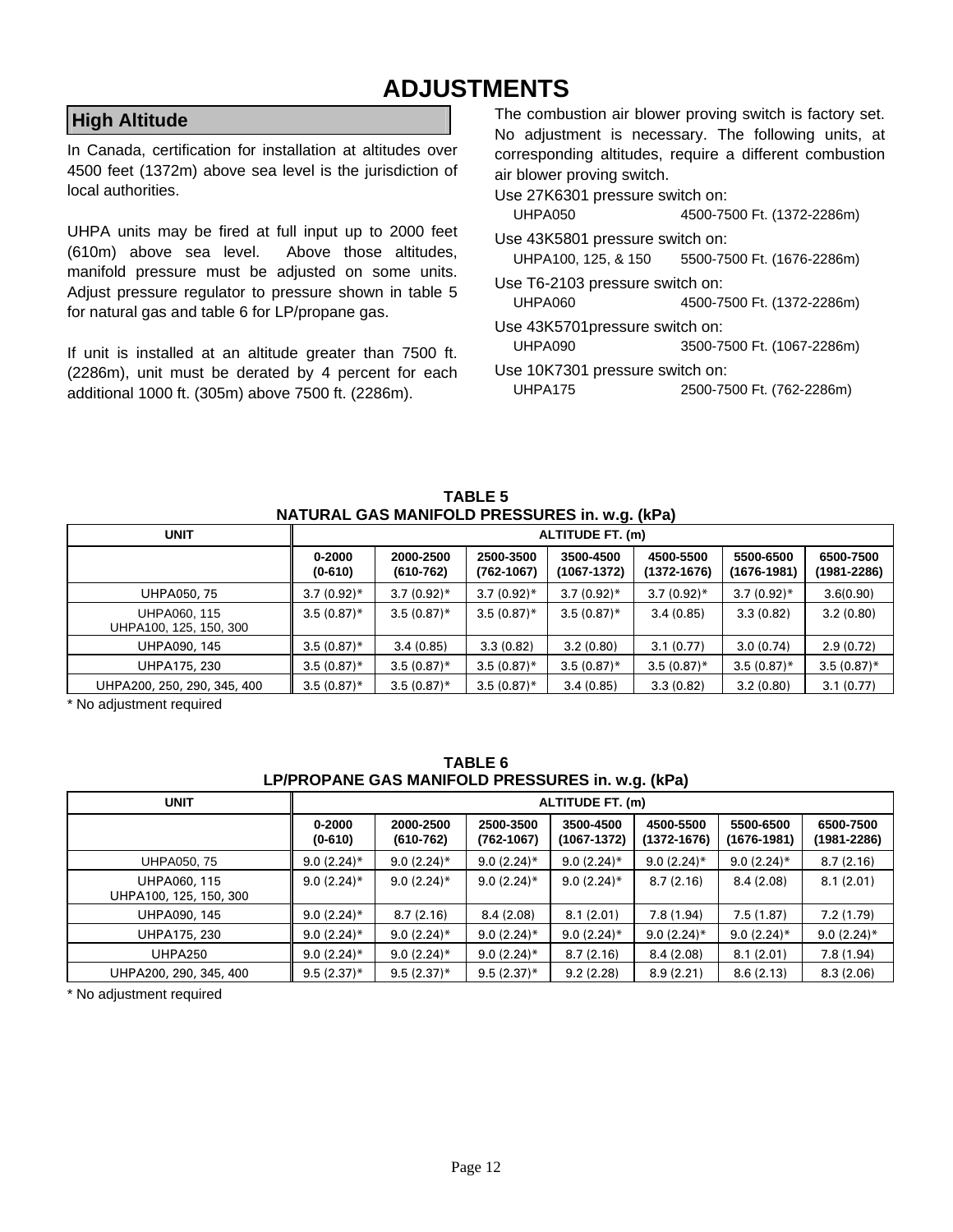#### **Gas Flow**

To check for proper gas flow to the combustion chamber, determine the Btu input from the appliance rating plate. Divide this input rating by the Btu per cubic feet of available gas. Result is the required number of cubic feet per hour. Determine the flow of gas through the gas meter for two minutes and multiply by 30 to get the hourly flow of gas.

#### **Gas Pressure**

- 1- Check gas line pressure with unit firing at maximum rate. A minimum of 5.0" w.c. for natural gas or 11.0" w.c. for LP/propane gas should be maintained for proper unit operation.
- 2- After line pressure has been checked and adjusted, check manifold pressure. Correct manifold pressure to that specified on the unit rating plate. See figures 8, 9, and 10 for gas pressure adjustment screw location. A natural gas to LP/propane gas changeover kit is required to convert unit. Refer to installation instructions provided with changeover kit for conversion procedure.

#### **Limit Control / Auxiliary Limit**

The limit control switch(es) are factory set and are not field adjustable.

#### **Louver Vane Adjustment**

The UHPA series unit heaters are provided with movable louver vanes. By adjusting them, air flow from the unit can be directed down, straight, up or any combination of these.

*WARNING-DO NOT CLOSE the bottom three louvers on SEP or premature failure to the heat exchanger can occur.* 

#### **Combustion Air Pressure Switch**

This pressure switch checks for proper combustion air blower operation before allowing an ignition trial. The switch is factory set and no field adjustment is necessary.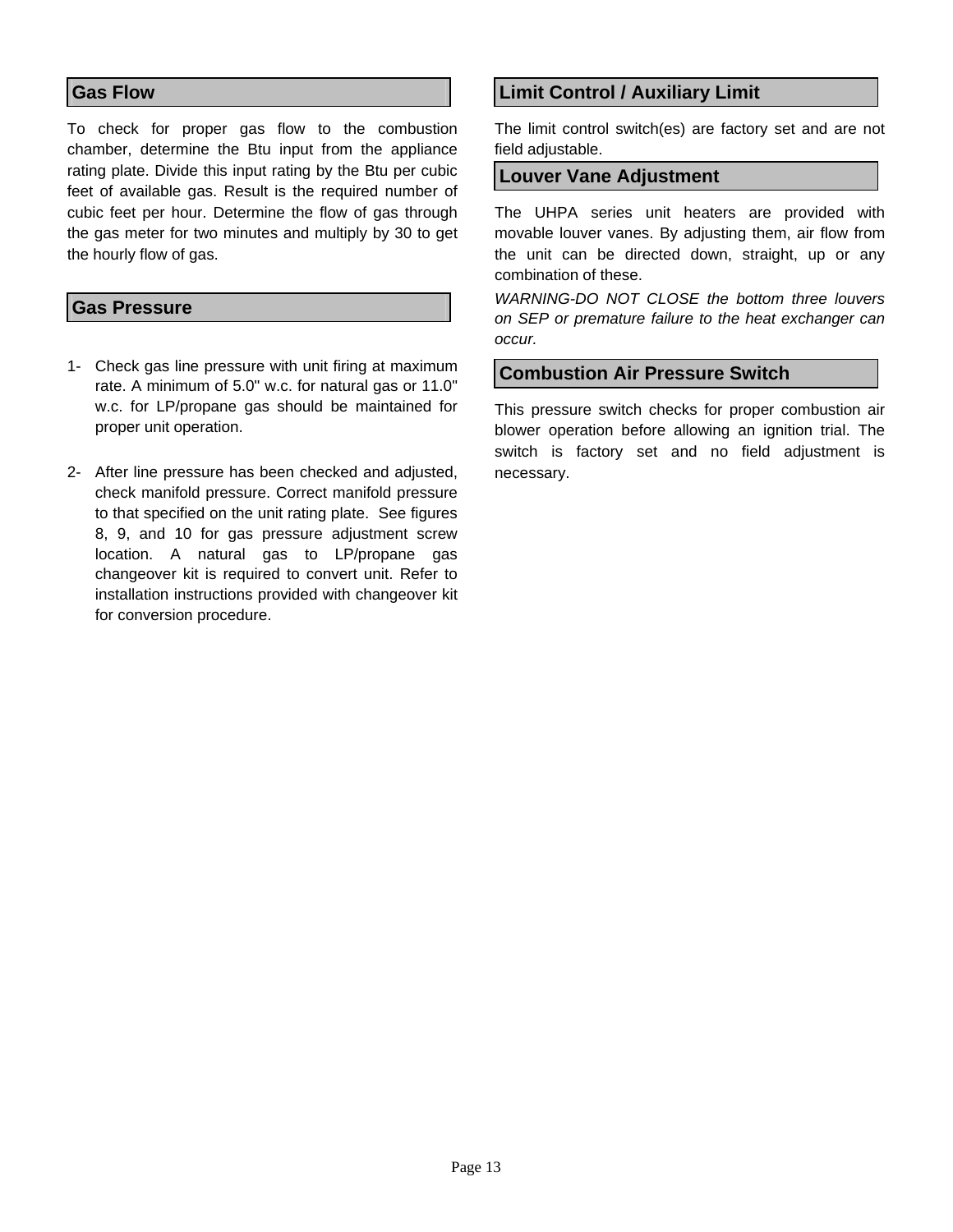# **SERVICE**

*CAUTION - Turn off gas and electrical power to unit before performing any maintenance or service operations on this unit. Remember to follow lighting instructions when putting unit back into operation after service or maintenance.* 

#### **Burners**

- 1- Periodically examine burner flames for proper appearance during the heating season.
- 2- Before each heating season examine the burners for any deposits or blockage that may have occurred.
- 3- Clean burners as follows:

a-Turn off both electrical and gas supplies to unit. b-Disconnect gas supply piping, high tension and sensor leads. Remove gas manifold. Remove burner tray.

c-Clean burners as necessary. Make sure that burner heads line up properly to ensure flame crossover. Check spark gap on electrode and adjust if required. The gap should be between 0.110 inch and 0.140 inch (2.79mm to 3.56mm). The gap may be checked with appropriately sized twist drills or feeler gauges.

d-Reinstall burner tray, gas manifold, high tension and sensor leads. Reconnect gas supply piping.

e-Restore electrical power and gas supply. Follow lighting instructions to light unit. Check burner flame.

#### **Flue Passageway and Flue Box**

The flue passages and flue box should be inspected and cleaned prior to each heating season. The sequence of operation should be as follows:

- 1- Turn off both electrical and gas supply to unit.
- 2- Disconnect combustion air blower wiring.
- 3- Remove screws securing flue box to unit. Remove flue box. If necessary, remove blower assembly from flue box. Clean flue box with wire brush.
- 4- There are no flue baffles on UHPA050, 060, 075 or 090 unit heaters. On the remaining models remove baffle retention bracket and flue baffles. Clean flue baffles with wire brush.
- 5- Remove burners as described in "Burners" section.
- 6- Clean tubes with a wire brush.
- 7- Reassemble unit. The combustion air and flue box gaskets should also be replaced during reassembly.
- 6- Restore electrical power and gas supply. Follow lighting instructions to light unit. Check operation of unit.

#### **Combustion Air Blower**

Under normal operating conditions, the combustion air blower should be checked and cleaned prior to the heating season with the power supply disconnected. Use a small brush to clean blower wheel.

#### **Electrical**

- 1- Check all wiring for loose connections.
- 2- Check for correct voltage at unit (unit operating).
- 3- Check amperage draw.

#### **Flue and Chimney**

Check all vent and vent connector joints for tightness. Ensure that connections are sealed and that there are no blockages.

#### **Failure To Operate**

If unit fails to operate check the following:

- 1- Is thermostat calling for heat?
- 2- Is main disconnect closed?
- 3- Is there a breaker tripped or a fuse blown?
- 4- Is gas turned on at meter?
- 5- Is manual shutoff valve open?
- 6- Is unit ignition system in lock out?
- 7- If unit locks out again, call service technician to inspect unit. Is pressure switch closed? Obstructed flue will cause unit to shut off at pressure switch. Check flue passage and outlet.

#### **Repair Parts**

When ordering repair parts include the complete unit model number listed on the unit rating plate. For example: UHPA060AE-1.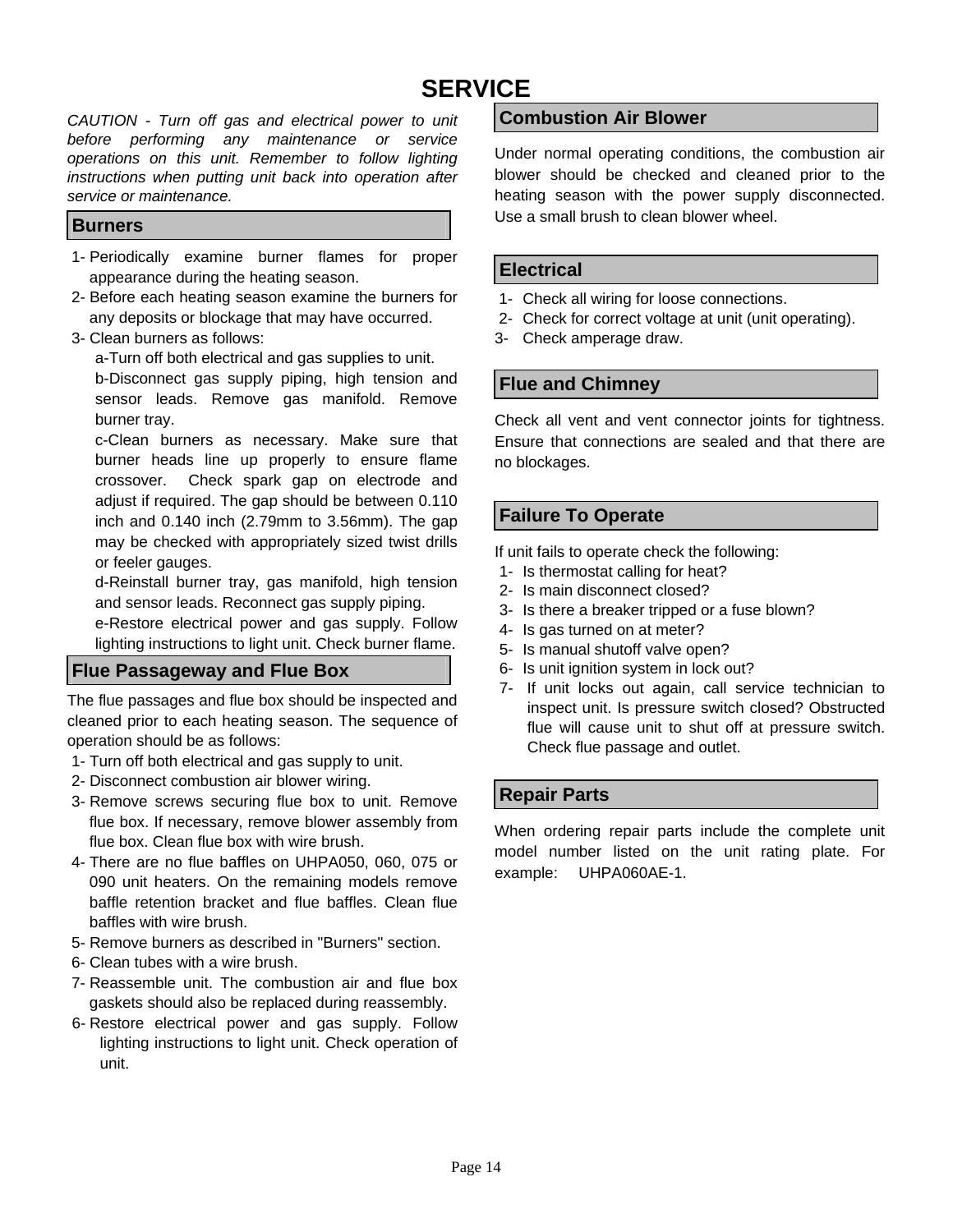### TYPICAL UHPA WIRING SCHEMATIC

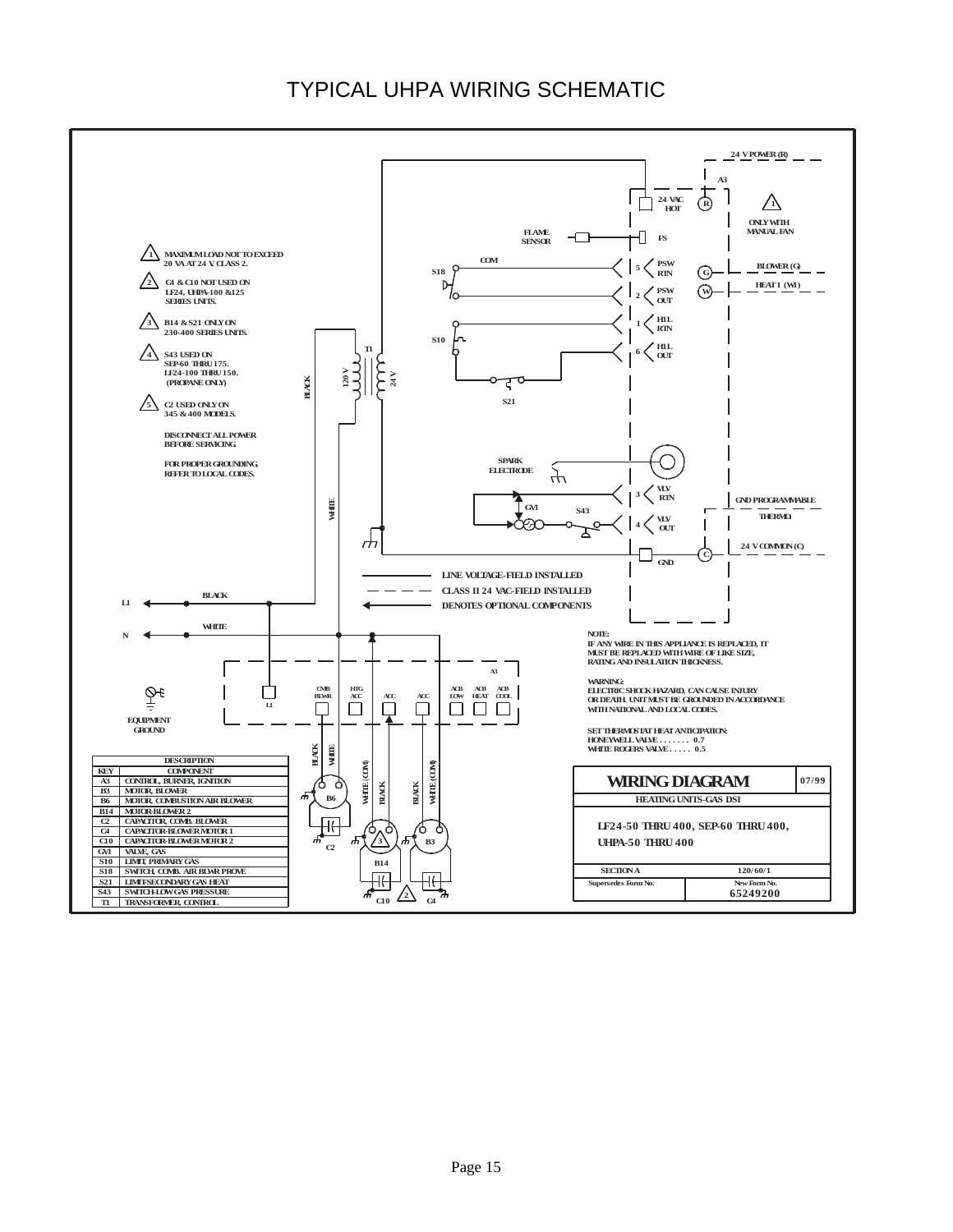### **EQUIPMENT LIMITED WARRANTY**

The covered equipment and components are warranted for a period of two (2) years from the date of the original unit installation, when installed and operated in accordance with manufacturers recommendations. If, during this period, a covered component fails, a replacement part will be provided, F.O.B. point of shipment. You must pay all other costs of warranty service. Labor involved in diagnostic calls or in removing, servicing, or replacing parts, will not be paid.

Your limited warranty provides extended coverage on the components outlined below. The extended warranty coverage begins with the date of the original unit installation and represents the total warranty period for the specific component.

### Heat Exchangers

 Aluminized - Ten (10) years Stainless steel - Fifteen (15) years A replacement heat exchanger will be furnished or a credit will be allowed (in the amount of the suggested heat exchanger selling price) toward the purchase of an equivalent Armstrong appliance.

### TWO (2) YEAR COVERAGE TWO (2) YEAR COVERAGE

The following components are not protected by the warranty: cabinets, cabinet pieces, wiring, and wiring harnesses.

### REPAIRS

All repairs of covered components must be made with authorized service parts. Labor charges resulting from diagnostic calls or service are not covered by this warranty.

### EXTENDED CARE OF EQUIPMENT

Your new unit must be properly installed, operated, and maintained in accordance with the unit installation, operation, and maintenance instructions provided with each unit. Failure to provide maintenance per instructions may void the warranty.

### WARRANTY PROCEDURE

When warranty parts are required:

1- Be prepared to furnish the following information:

a-Complete model and serial number and date of installation.

b-An accurate description of the problem.

2-Call your local contractor.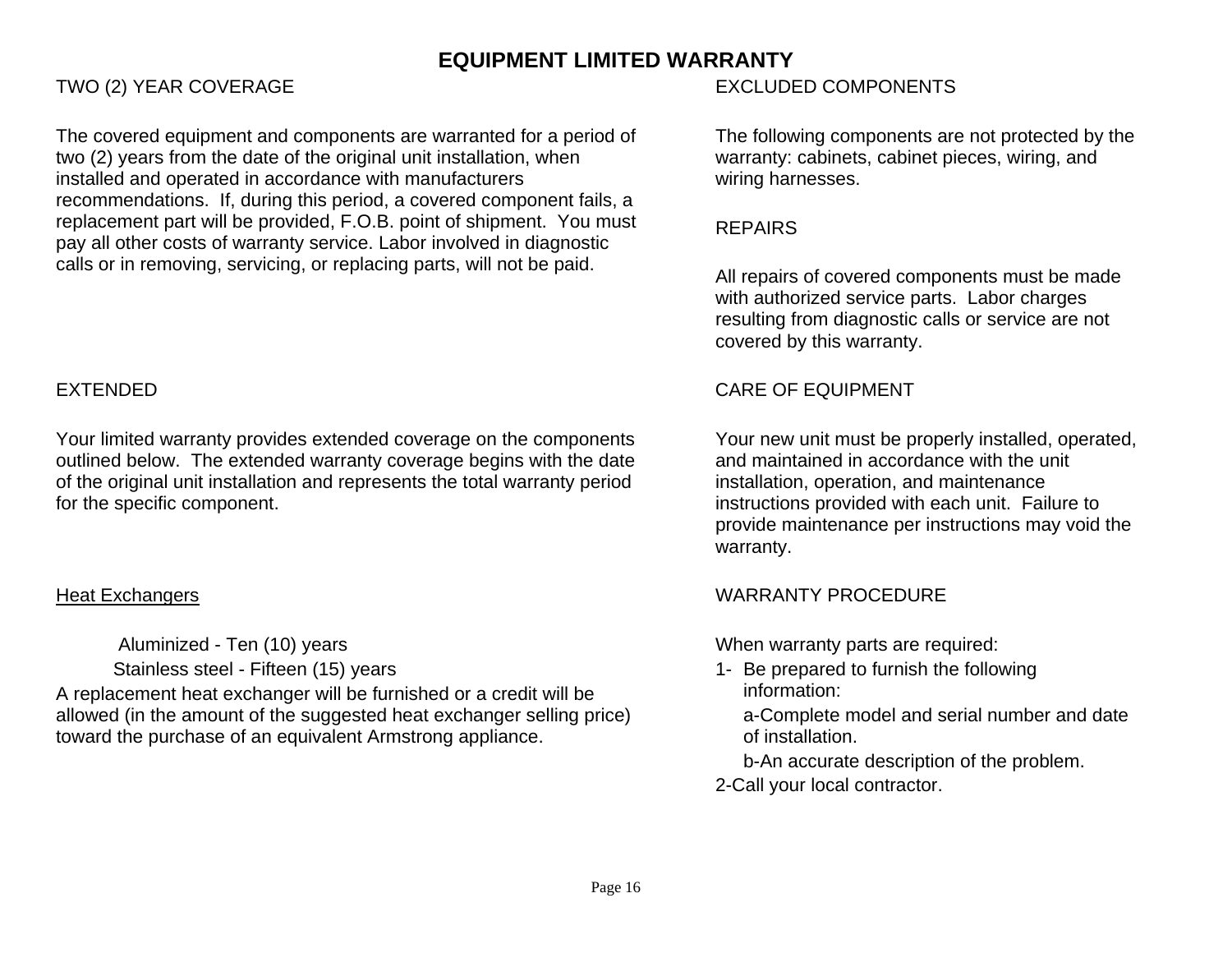#### WARRANTY LIMITATIONS

This warranty is voided if the covered equipment is removed from the original installation site. This warranty does not cover damage or defect resulting from:

1-Equipment installed and operated in a corrosive atmosphere (chlorine, fluorine, salt, or other damaging chemicals).

2-Accident, or neglect or unreasonable use or operation of the equipment, including operation of electrical equipment at voltages other than the range specified on the unit nameplate.

3-Modification, change or alteration of the equipment, except as directed by manufacturer.

The furnishing of replacement parts under terms of this warranty will apply to the original warranty period (including any extended warranty period) and will not extend the warranty period.

Manufacturer makes no express warranties other than the warranty specified above. All implied warranties, including the implied warranty of merchantability and fitness for a particular purpose, are limited to the duration of the warranty specified above. Liability for incidental and consequential damage is excluded and is not covered by this warranty. Some states do not allow limitations on the duration of an implied warranty or the exclusion or limitation of incidental or consequential damages, so the limitations or exclusions may not apply to you.

This warranty gives you specific legal rights, and you may also have other rights which vary from state to state.

Manufacturer shall not be liable for any default or delay in performance under this warranty caused by any contingency beyond its control.

#### NOTE TO CUSTOMER

Please complete the information below and retain this warranty for your records and future reference.

Unit Model Number: \_\_\_\_\_\_\_\_\_\_\_\_\_\_\_\_\_\_\_\_\_\_\_\_\_\_\_\_\_\_\_\_\_\_\_\_\_\_\_\_\_

Serial Number: <br>
Date:

Installing Contractor: \_\_\_\_\_\_\_\_\_\_\_\_\_\_\_\_\_\_\_ Phone: \_\_\_\_\_\_\_\_\_\_\_\_\_\_\_\_